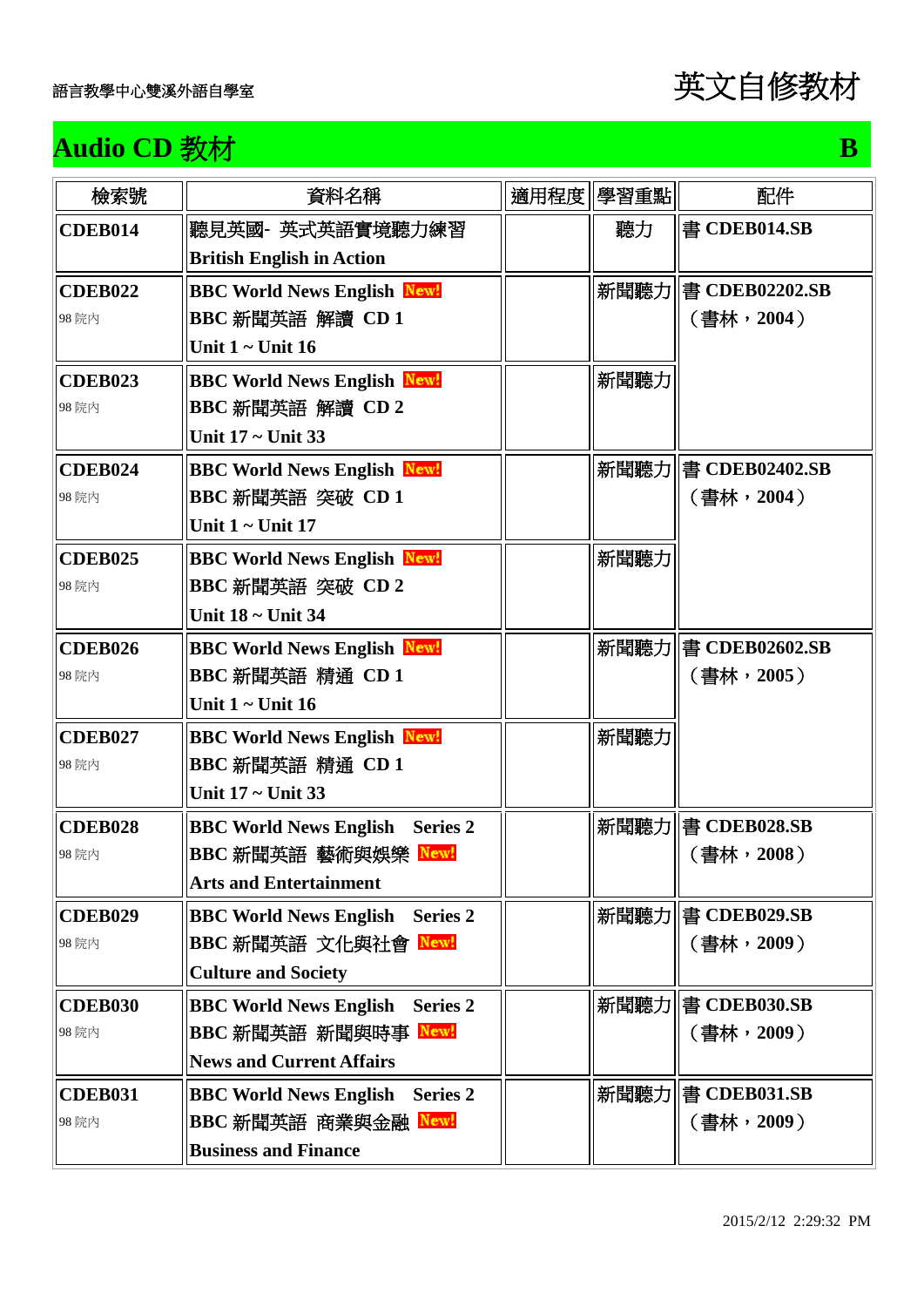| 檢索號            | 資料名稱                                        | 適用程度  學習重點 | 配件           |
|----------------|---------------------------------------------|------------|--------------|
| <b>CDEB032</b> | $\parallel$ BBC World News English Series 2 | 新聞聽力       | 書 CDEB032.SB |
| 98 院内          | BBC 新聞英語 科學與環境 New!                         |            | 〔書林,2009 〕   |
|                | <b>Science and Environment</b>              |            |              |

## **Audio CD** 教材 B **B**

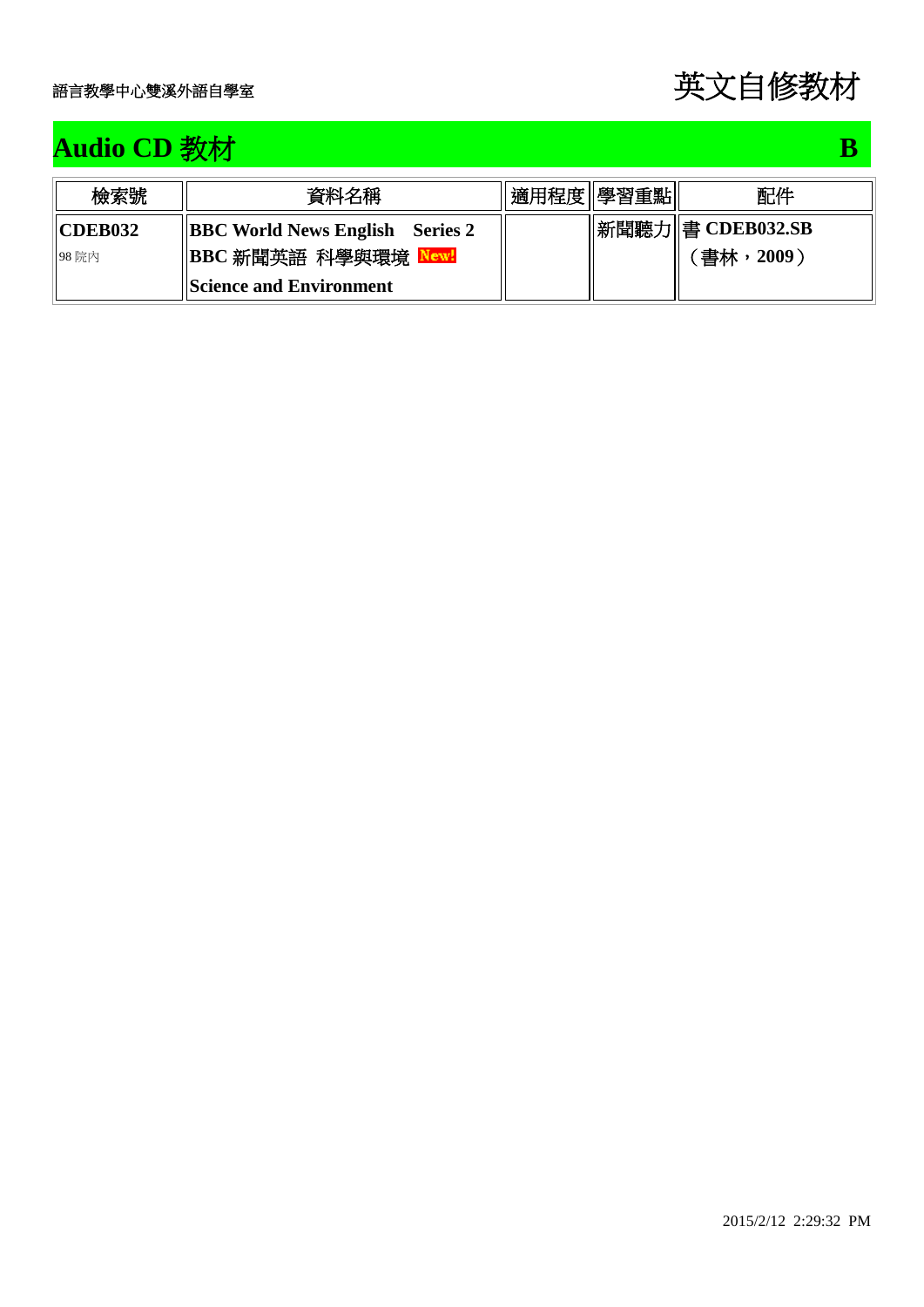## **Audio CD** 教材 C **C**

| 檢索號     | 資料名稱                                    | 適用程度  學習重點 | 配件           |
|---------|-----------------------------------------|------------|--------------|
| CDEC035 | 名畫學英文 <mark>New!</mark>                 | 閲讀         | 書 CDEC035.SB |
| 98 院内   | <b>Content Area Reading in ART</b>      |            | (簡單,2005)    |
| CDEC036 | 電影學英文 New!                              | 閲讀         | 書 CDEC036.SB |
| 98 院内   | <b>Content Area Reading in MOVIES</b>   |            | (簡單,2005)    |
| CDEC037 | 星座學英文 New!                              | 閲讀         | 書 CDEC037.SB |
| 98 院内   | <b>Content Area Reading in ZODIAC</b>   |            | (簡單,2005)    |
| CDEC038 | 金錢學英文 New!                              | 閲讀         | 書 CDEC038.SB |
| 98 院内   | <b>Content Area Reading in MONEY</b>    |            | (簡單,2006)    |
| CDEC039 | 宗教學英文 New!                              | 閲讀         | 書 CDEC039.SB |
| 98 院内   | <b>Content Area Reading in RELIGION</b> |            | (簡單,2006)    |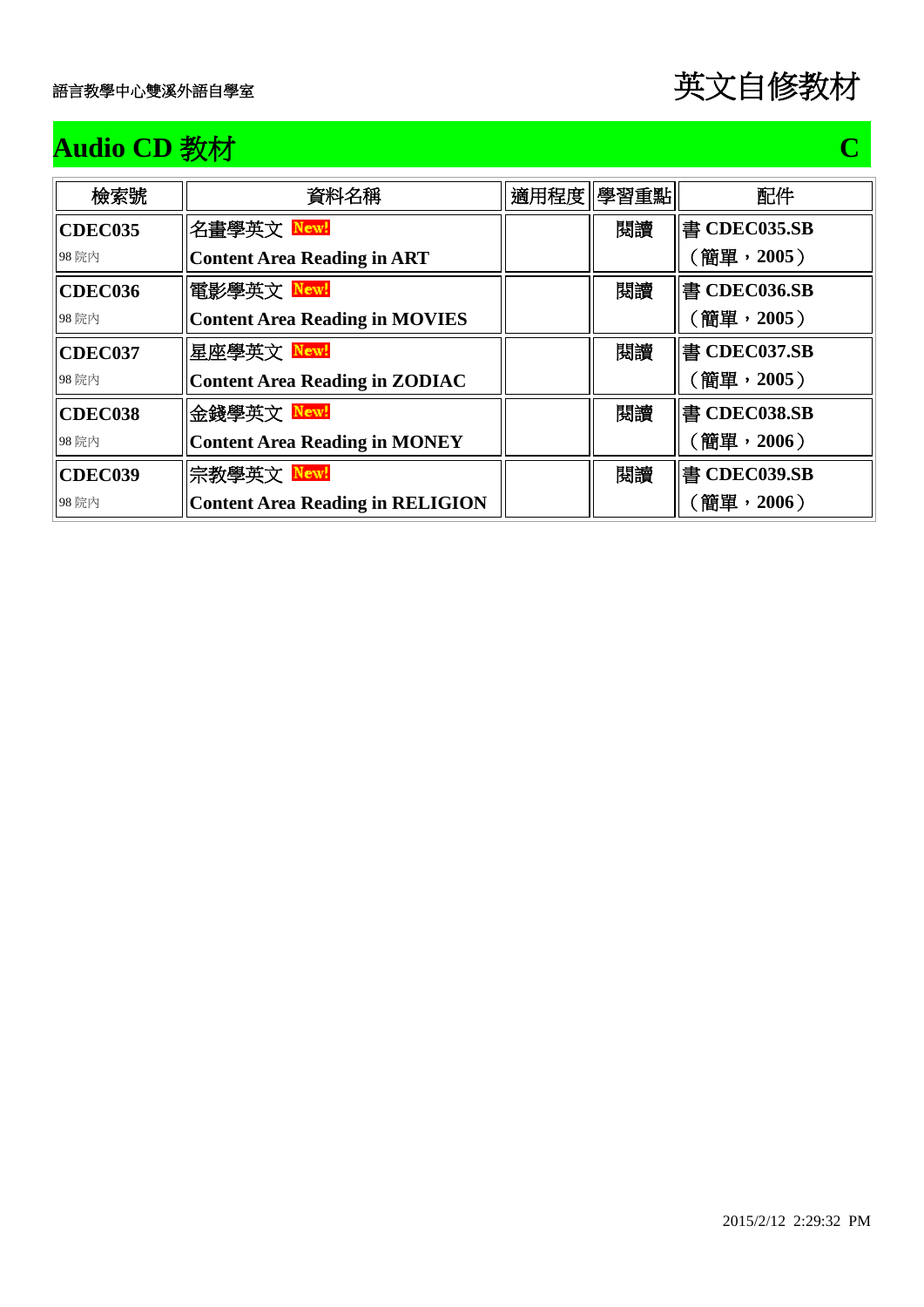## **Audio CD** 教材 D

| 檢索號               | 資料名稱                                 | 適用程度 | 學習重點 | 配件             |
|-------------------|--------------------------------------|------|------|----------------|
| <b>CDED019.SB</b> | 遜咖日記<br>Diary of a Wimpy Kid         |      | 閲讀   | 無影音配件          |
| 98 院内             | New!                                 |      |      | (Amulet, 2007) |
| <b>CDED020.SB</b> | Diary of a Wimpy Kid: Rodrick Rules  |      | 閱讀   | 無影音配件          |
| 98 院内             | 遜咖日記:葛瑞不能說的秘密 New!                   |      |      | (Amulet, 2008) |
| <b>CDED021.SB</b> | Diary of a Wimpy Kid: The Last Straw |      | 閲讀   | 無影音配件          |
| 98 院内             | 遜咖日記:改造葛瑞大作戰 New!                    |      |      | (Amulet, 2009) |
| <b>CDED022.SB</b> | Diary of a Wimpy Kid: Dog Days       |      | 閱讀   | 無影音配件          |
| 98 院内             | 遜咖日記:失控的暑假 New!                      |      |      | (Amulet, 2009) |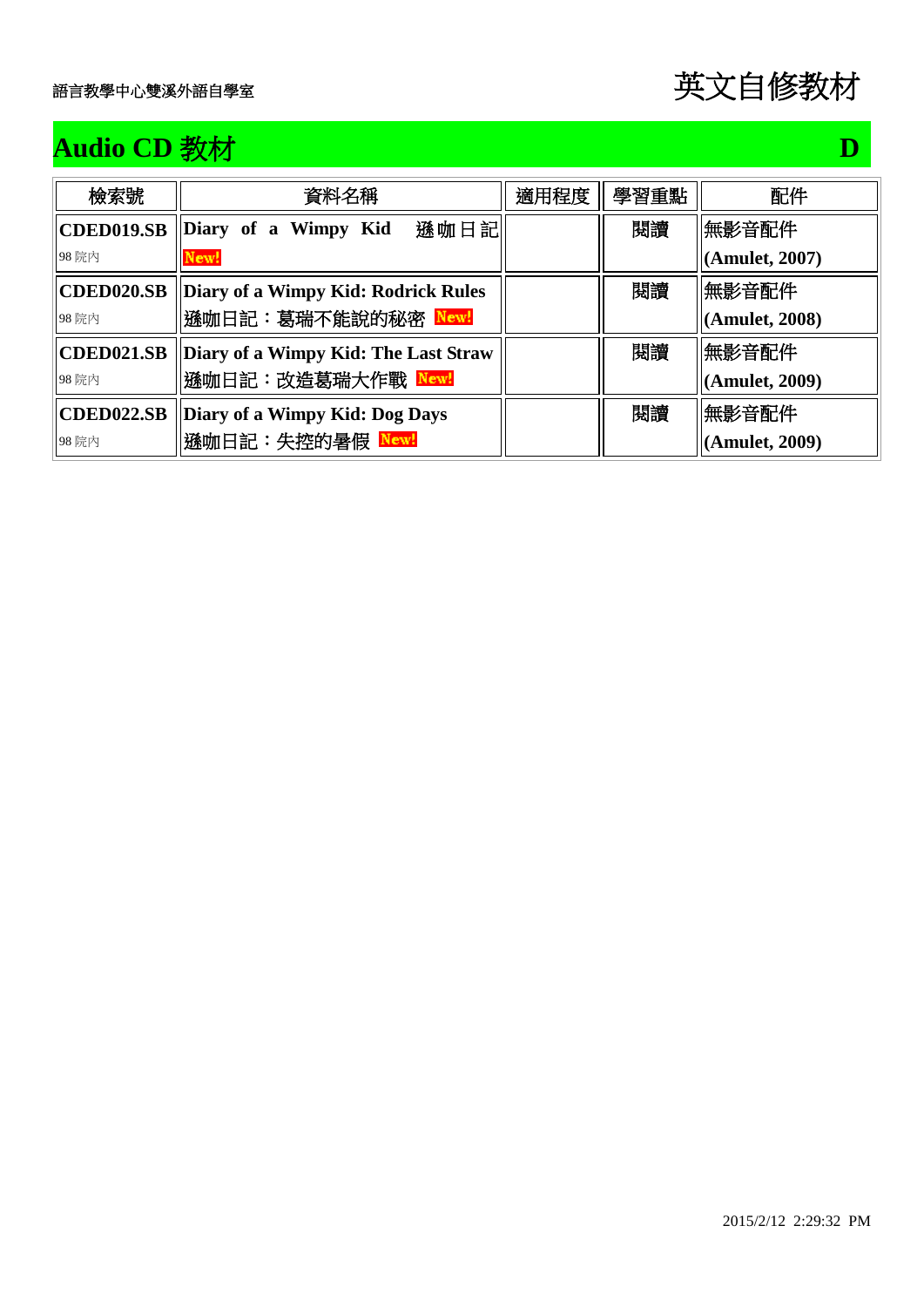

## **Audio CD** 教材 **E**

| 檢索號            | 資料名稱                                         | 適用程度 | 學習重點 | 配件                             |
|----------------|----------------------------------------------|------|------|--------------------------------|
| <b>CDEE005</b> | <b>English News Anchoring</b><br>英語新聞主播 CD 1 |      | 新聞英語 | 書 CDEE00502.SB<br>(東華書局, 2003) |
| <b>CDEE006</b> | <b>English News Anchoring</b><br>英語新聞主播 CD 2 |      | 新聞英語 |                                |
| CDEE011        | 英語會話模式 中級 CD 1                               | 中級   | 會話   | 書 CDEE01103.SB                 |
| CDEE012        | 英語會話模式 中級 CD 2                               | 中級   | 會話   | (文鶴,2004)                      |
| CDEE013        | 英語會話模式 中級 CD 3                               | 中級   | 會話   |                                |
| CDEE014        | 英語會話模式 進階 CD 1                               | 高級   | 會話   | 書 CDEE01403.SB                 |
| <b>CDEE015</b> | 英語會話模式 進階 CD 2                               | 高級   | 會話   | (文鶴,2004)                      |
| CDEE016        | 英語會話模式 進階 CD 3                               | 高級   | 會話   |                                |
| <b>CDEE025</b> | 美國人每天說的話 1 日常用語                              |      | 會話   | 書 CDEE025.SB<br>(朗文,2001)      |
| <b>CDEE026</b> | 美國人每天說的話 2<br>電視及新人類用語                       |      | 會話   | 書 CDEE026.SB<br>(朗文,2001)      |
| CDEE027        | 美國人每天說的話 3 街頭慣用語                             |      | 會話   | 書 CDEE027.SB<br>(朗文,2001)      |
| CDEE031        | 字彙 500 輕鬆背 中高級                               | 中高級  | 字彙   | 書 CDEE031.SB<br>(貝塔,2002)      |
| <b>CDEE032</b> | 商英字彙輕鬆背                                      |      | 商英   | 書 CDEE032.SB<br>(貝塔,2002)      |
| <b>CDEE033</b> | 片語 500 輕鬆背                                   |      | 片語   | 書 CDEE033.SB<br>(貝塔, 2002)     |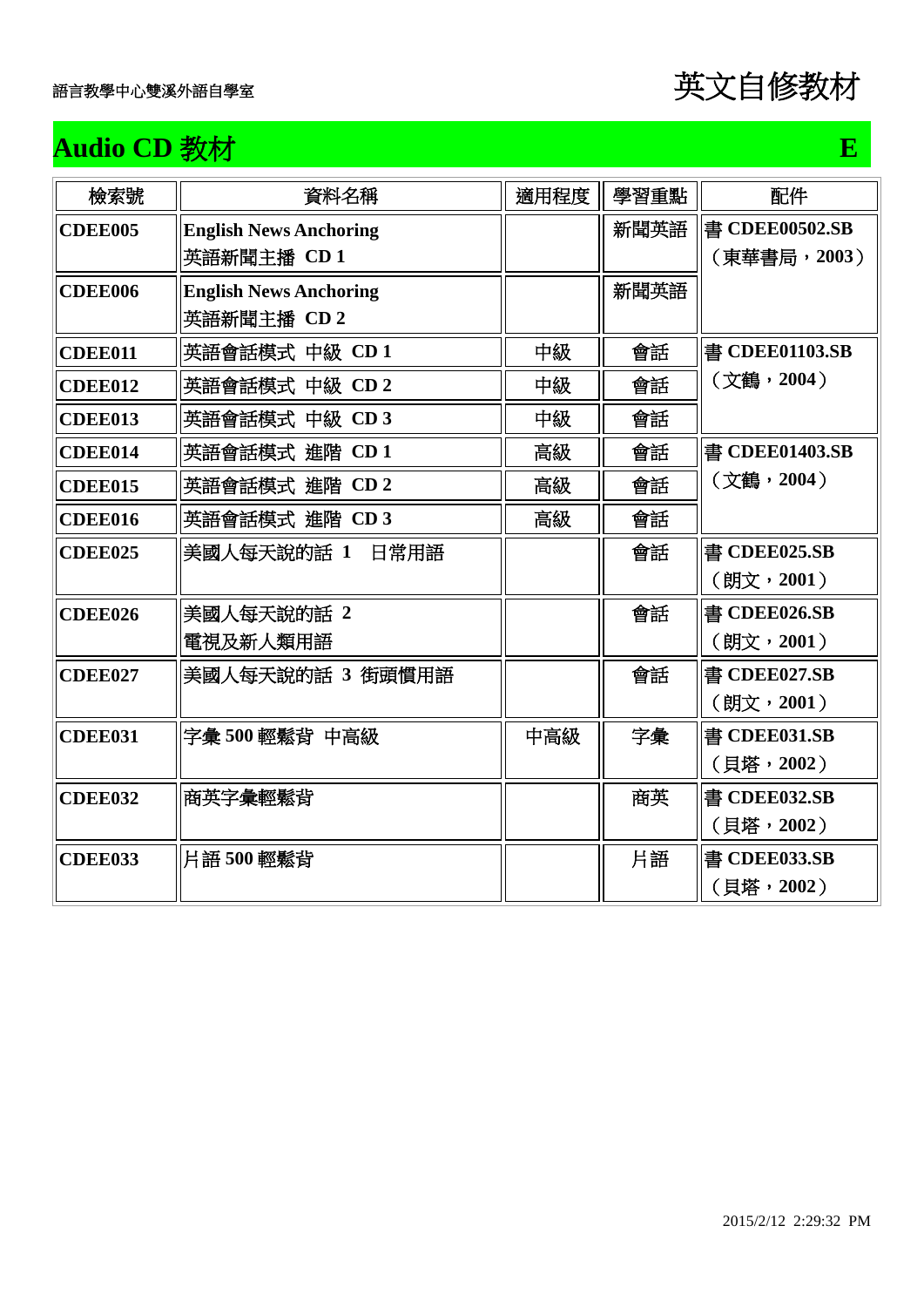## **Audio CD** 教材 **EZ TALK** 系列叢書

| 檢索號            | 資料名稱                                          | 適用程度 | 學習重點 | 配件           |
|----------------|-----------------------------------------------|------|------|--------------|
| <b>CDEE058</b> | 職場大紅人 履歷面試致勝英文 <mark>New!</mark>              |      | 職場英文 | 書 CDEE058.SB |
| 贈閱教材           | <b>Winning Strategies for Job Hunters</b>     |      |      | 「日月文化, 2007」 |
| <b>CDEE059</b> | 職場大紅人 會議簡報致勝英文 <mark>New!</mark>              |      | 職場英文 | 書 CDEE059.SB |
| 贈閱教材           | <b>English for Meetings and Presentations</b> |      |      | 日月文化,2007〕   |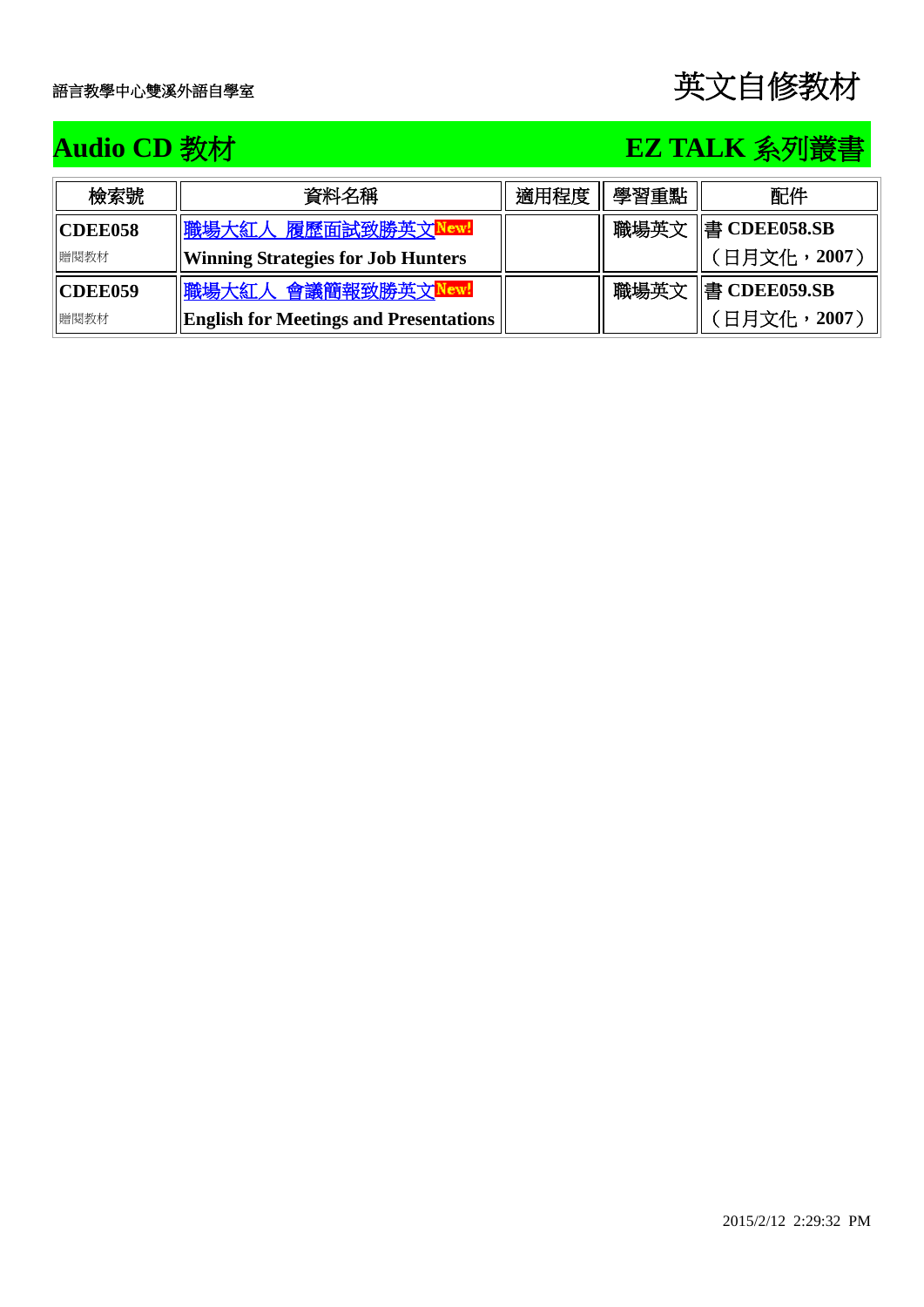## **Audio CD** 教材 **F F**

| 檢索號        | 資料名稱                                                 | 適用程度 | 學習重點 | 配件                       |
|------------|------------------------------------------------------|------|------|--------------------------|
| CDEF019    | <b>Fifty</b><br>improve<br>ways<br>your<br>to        |      | 商用英文 | $\parallel$ 書 CDEF019.SB |
| 98 院内      | <b>Telephoning</b><br><b>Teleconferencing</b><br>and |      |      | <b>(Summertown</b>       |
|            | <b>Skills New!</b>                                   |      |      | Publishing, 2008)        |
| CDEF020.SB | <b>Fifty</b><br>improve<br>ways<br>to<br>vour        |      | 商用英文 | 無影音配件                    |
| 98 院内      | <b>Presentation Skills in English New!</b>           |      |      | <b>(Summertown</b>       |
|            |                                                      |      |      | Publishing, 2007)        |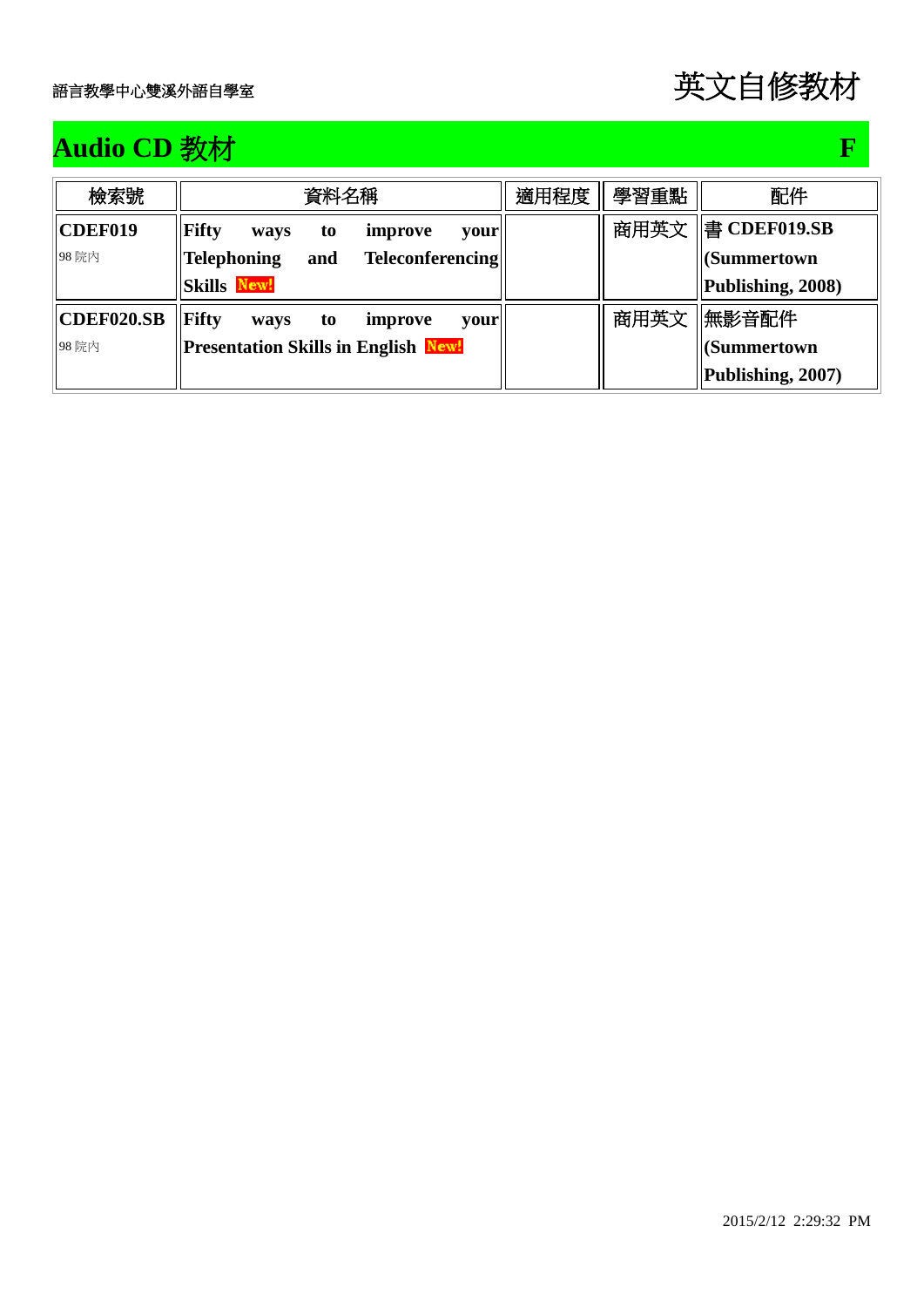| <b>Audio CD 教材</b> |                                     |      |      | J              |
|--------------------|-------------------------------------|------|------|----------------|
| 檢索號                | 資料名稱                                | 適用程度 | 學習重點 | 配件             |
| <b>CDEJ001</b>     | Jeffrey's 英語急診室 CD 1<br>療程-         | 初級   | 句型   | 書 CDEJ00105.SB |
| 100年度教學卓越          | Round 1~7 New!                      |      |      | (亞威德國際,2005)   |
| <b>CDEJ002</b>     | 療程二<br>Jeffrey's 英語急診室 CD 2         | 初級   | 句型   |                |
| 100年度教學卓越          | Round 8~14 New!                     |      |      |                |
| <b>CDEJ003</b>     | Jeffrey's 英語急診室 CD 3<br>療程三         | 初級   | 句型   |                |
| 100年度教學卓越          | Round 15~21 New!                    |      |      |                |
| <b>CDEJ004</b>     | Jeffrey's 英語急診室 CD 4<br>療程四         | 初級   | 句型   |                |
| 100年度教學卓越          | <b>Round 22~28 New!</b>             |      |      |                |
| <b>CDEJ005</b>     | <u>Jeffrey's 英語急診室</u> CD 5<br>複診   | 初級   | 句型   |                |
| 100年度教學卓越          | Round 1~28 New!                     |      |      |                |
| <b>CDEJ006</b>     | Jeffrey's 英語急診室 CD 6<br>療程五         | 初級   | 句型   | 書 CDEJ00605.SB |
| 100年度教學卓越          | Round 29~35 New!                    |      |      | (亞威德國際,2005)   |
| <b>CDEJ007</b>     | Jeffrey's 英語急診室 CD 7<br>療程六         | 初級   | 句型   |                |
| 100年度教學卓越          | <b>Round 36~42 New!</b>             |      |      |                |
| <b>CDEJ008</b>     | Jeffrey's 英語急診室 CD 8<br>療程七         | 初級   | 句型   |                |
| 100年度教學卓越          | Round 43~49 New!                    |      |      |                |
| <b>CDEJ009</b>     | Jeffrey's 英語急診室 CD 9<br>療程八         | 初級   | 句型   |                |
| 100年度教學卓越          | Round 50~56 New!                    |      |      |                |
| <b>CDEJ010</b>     | Jeffrey's 英語急診室 CD 10<br>複診二        | 初級   | 句型   |                |
| 100年度教學卓越          | Round 29~56 New!                    |      |      |                |
| <b>CDEJ011</b>     | <u>Jeffrey's 英語急診室</u> CD 11<br>療程九 | 初級   | 句型   | 書 CDEJ01105.SB |
| 100年度教學卓越          | <b>Round 57~63 New!</b>             |      |      | (亞威德國際,2005)   |
| <b>CDEJ012</b>     | Jeffrey's 英語急診室 CD 12<br>療程十        | 初級   | 句型   |                |
| 100年度教學卓越          | Round 64~70 New!                    |      |      |                |
| <b>CDEJ013</b>     | <b>Jeffrey's 英語急診室 CD 13</b><br>療程十 | 初級   | 句型   |                |
| 100年度教學卓越          | Round 71~77 New!                    |      |      |                |
| <b>CDEJ014</b>     | Jeffrey's 英語急診室 CD 14<br>療程十二       | 初級   | 句型   |                |
| 100年度教學卓越          | Round 78~84 New!                    |      |      |                |
| <b>CDEJ015</b>     | Jeffrey's 英語急診室 CD 15<br>複診三        | 初級   | 句型   |                |
| 100年度教學卓越          | <b>Round 57~84 New!</b>             |      |      |                |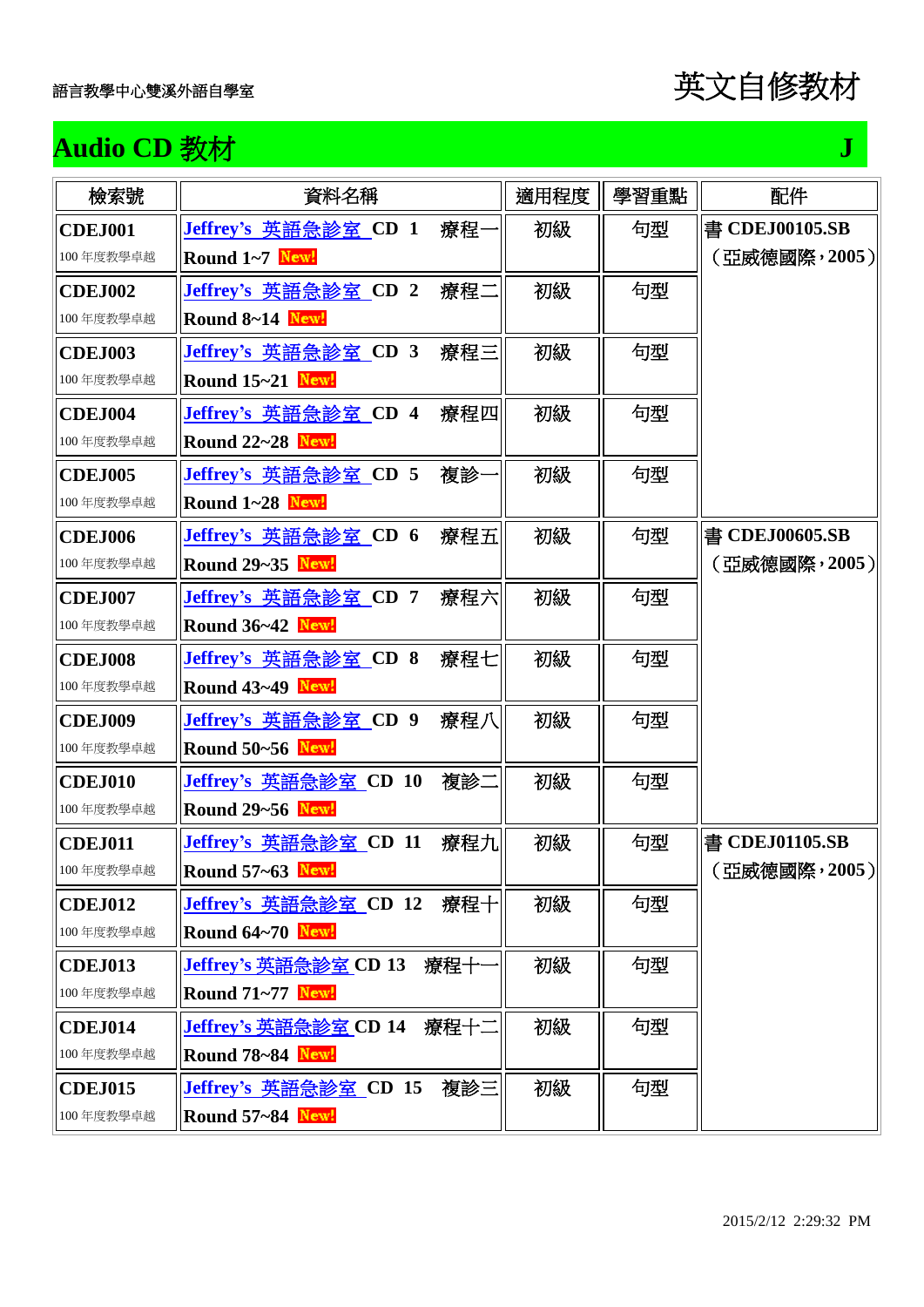

## **Audio CD** 教材 **J**

| 檢索號                          | 資料名稱                                                     | 適用程度 | 學習重點 | 配件                             |
|------------------------------|----------------------------------------------------------|------|------|--------------------------------|
| <b>CDEJ016</b>               | Jeffrey 15 分鐘教你聽懂英語新聞<br>CD <sub>1</sub>                 | 高級   | 英語新聞 | 書 CDEJ01602.SB                 |
| 100學年學校經費                    | 台灣新聞 New!                                                |      |      | (亞威德國際,2010)                   |
| <b>CDE.I017</b><br>100學年學校經費 | Jeffrey 15 分鐘教你聽懂英語新聞<br>政治新聞 Newl<br>CD <sub>2</sub>    | 高級   | 英語新聞 |                                |
| <b>CDEJ018</b><br>100學年學校經費  | Jeffrey 15 分鐘教你聽懂英語新聞<br>財經新聞 New!<br>CD <sub>3</sub>    | 高級   | 英語新聞 | 書 CDEJ01802.SB<br>(亞威德國際,2010) |
|                              |                                                          |      | 英語新聞 |                                |
| <b>CDEJ019</b><br>100學年學校經費  | Jeffrey 15 分鐘教你聽懂英語新聞<br>科技新聞<br>CD <sub>4</sub><br>New! | 高級   |      |                                |
| <b>CDEJ020</b>               | Jeffrey 15 分鐘教你聽懂英語新聞                                    | 高級   | 英語新聞 | 書 CDEJ02002.SB                 |
| 100學年學校經費                    | 娛樂新聞 Newl<br>CD <sub>5</sub>                             |      |      | (亞威德國際,2010)                   |
| <b>CDEJ021</b>               | Jeffrey 15 分鐘教你聽懂英語新聞                                    | 高級   | 英語新聞 |                                |
| 100學年學校經費                    | CD <sub>6</sub><br>運動新聞 New!                             |      |      |                                |
| <b>CDEJ022</b>               | Jeffrey 15 分鐘教你聽懂英語新聞                                    | 高級   | 英語新聞 | 書 CDEJ02202.SB                 |
| 100學年學校經費                    | CD7<br>生活新聞 New!                                         |      |      | (亞威德國際,2010)                   |
| <b>CDEJ023</b>               | Jeffrey 15 分鐘教你聽懂英語新聞                                    | 高級   | 英語新聞 |                                |
| 100學年學校經費                    | CD <sub>8</sub><br>健康新聞 Newl                             |      |      |                                |
| <b>CDEJ024</b>               | Jeffrey 15 分鐘教你聽懂英語新聞                                    | 高級   | 英語新聞 | 書 CDEJ02402.SB                 |
| 100學年學校經費                    | CD <sub>9</sub><br>犯罪新聞 New!                             |      |      | (亞威德國際,2010)                   |
| <b>CDEJ025</b>               | Jeffrey 15 分鐘教你聽懂英語新聞                                    | 高級   | 英語新聞 |                                |
| 100學年學校經費                    | CD <sub>10</sub><br>災難新聞 New!                            |      |      |                                |
| <b>CDEJ026</b>               | Jeffrey 15 分鐘教你聽懂英語新聞                                    | 高級   | 英語新聞 | 書 CDEJ02602.SB                 |
| 100學年學校經費                    | <b>CD</b> <sub>11</sub><br>新奇新聞<br>New!                  |      |      | (亞威德國際,2010)                   |
| <b>CDEJ027</b>               | Jeffrey 15 分鐘教你聽懂英語新聞                                    | 高級   | 英語新聞 |                                |
| 100學年學校經費                    | <b>CD</b> <sub>12</sub><br>科學新聞 New!                     |      |      |                                |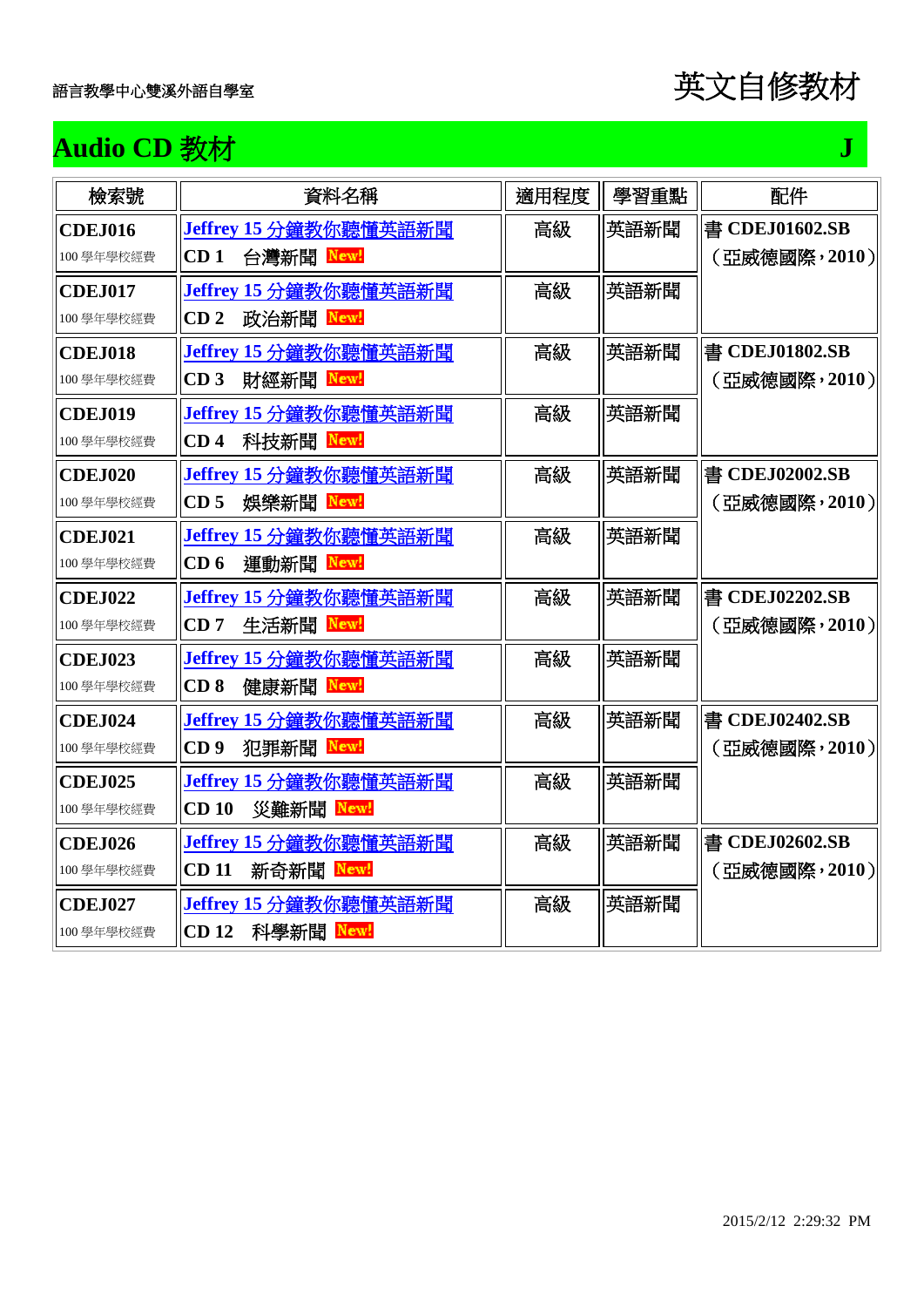### **Audio CD** 教材 **LiveABC** 互動英語叢書

| 檢索號            | 資料名稱                                                       |    | 適用程度 學習重點 | 配件                                                 |
|----------------|------------------------------------------------------------|----|-----------|----------------------------------------------------|
| <b>CDEL001</b> | Life Talk 美語會話脫口說 1<br>食衣住行 基礎練習(較緩語速)                     | 初級 | 會話        | <b>CD-Rom</b><br><b>CDR085</b>                     |
| <b>CDEL002</b> | Life Talk 美語會話脫口說 1<br>食衣住行 進階練習(標準語速)                     | 初級 | 會話        | 晝<br><b>CDR085.SB</b>                              |
| <b>CDEL003</b> | Life Talk 美語會話脫口說 2<br>觀光旅遊 基礎練習(較緩語速)                     | 初級 | 會話        | <b>CD-Rom</b><br><b>CDR086</b>                     |
| CDEL004        | Life Talk 美語會話脫口說 2<br>觀光旅遊 進階練習(標準語速)                     | 初級 | 會話        | 晝<br><b>CDR086.SB</b>                              |
| <b>CDEL005</b> | Life Talk 美語會話脫口說 3<br>喜怒哀樂 基礎練習(較緩語速)                     | 初級 | 會話        | <b>CD-Rom</b><br><b>CDR087</b>                     |
| <b>CDEL006</b> | Life Talk 美語會話脫口說 3<br>喜怒哀樂 進階練習(標準語速)                     | 初級 | 會話        | 晝<br><b>CDR087.SB</b>                              |
| <b>CDEL007</b> | Life Talk 美語會話脫口說 4<br>運動休閒 基礎練習(較緩語速)                     | 初級 | 會話        | <b>CD-Rom</b><br><b>CDR088</b>                     |
| <b>CDEL008</b> | Life Talk 美語會話脫口說 4<br>運動休閒 進階練習(標準語速)                     | 初級 | 會話        | 晝<br><b>CDR088.SB</b>                              |
| <b>CDEL009</b> | Life Talk 美語會話脫口說 5<br>海外留學 基礎練習 (較緩語速)<br>Lesson $1-16$   | 初級 | 會話        | <b>CD-Rom</b><br><b>CDR089</b><br>晝                |
| <b>CDEL010</b> | Life Talk 美語會話脫口說 5<br>海外留學 基礎練習(較緩語速)<br>Lesson $17-33$   | 初級 | 會話        | <b>CDR089.SB</b>                                   |
| <b>CDEL011</b> | Life Talk 美語會話脫口說 5<br>海外留學 進階練習(標準語速)<br>Lesson $1-16$    | 初級 | 會話        |                                                    |
| CDEL012        | Life Talk 美語會話脫口說 5<br>海外留學 進階練習(標準語速)<br>Lesson $17 - 33$ | 初級 | 會話        |                                                    |
| CDEL013        | Life Talk 美語會話脫口說 6<br>社交用語 基礎練習(較緩語速)<br>Lesson $1-31$    | 初級 | 會話        | $CD-Rom$<br><b>CDR090</b><br>晝<br><b>CDR090.SB</b> |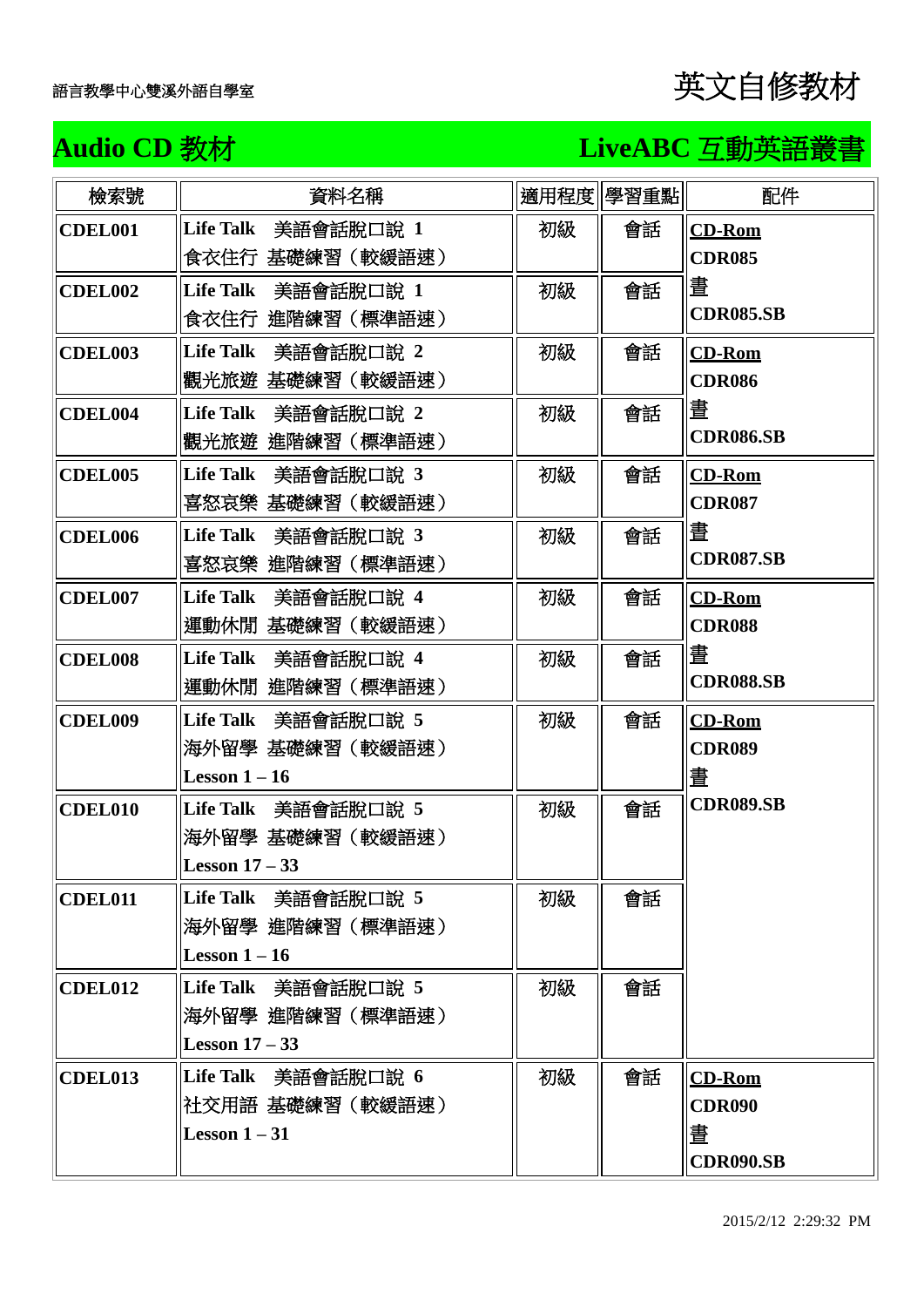### **Audio CD** 教材 **LiveABC** 互動英語叢書

| 檢索號            | 資料名稱                                |    | 適用程度 學習重點    | 配件                         |
|----------------|-------------------------------------|----|--------------|----------------------------|
| CDEL014        | Life Talk 美語會話脫口說 6                 | 初級 | 會話           | <b>CD-Rom</b>              |
|                | 社交用語 基礎練習(較緩語速)                     |    |              | <b>CDR090</b>              |
|                | <b>Lesson 32 - 62</b>               |    |              | 晝                          |
| <b>CDEL015</b> | Life Talk 美語會話脫口說 6                 | 初級 | 會話           | <b>CDR090.SB</b>           |
|                | 社交用語 進階練習(標準語速)                     |    |              |                            |
| CDEL016        | 看頭條新聞學英語 2001年 Learning             | 高級 | 新聞英語  CD-Rom |                            |
|                | <b>English from Headline News</b>   |    |              | <b>CDR091</b>              |
|                | Audio CD <sub>1</sub>               |    |              | 晝                          |
| <b>CDEL017</b> | 看頭條新聞學英語 2001年 Learning             | 高級 | 新聞英語         | <b>CDR091.SB</b>           |
|                | <b>English from Headline News</b>   |    |              |                            |
|                | <b>Audio CD2</b>                    |    |              |                            |
| <b>CDEL018</b> | 英語聽講力 Listen & Talk                 | 初級 | 聽講           | <b>CD-Rom</b>              |
|                |                                     |    |              | <b>CDR092</b>              |
|                |                                     |    |              | 晝                          |
|                |                                     |    |              | <b>CDR092.SB</b>           |
| <b>CDEL019</b> | 活用單字寶典                              | 初級 | 字彙           | 畫                          |
|                | <b>English Vocabulary for Today</b> |    |              | <b>CDR10402.SB</b>         |
|                | Audio CD 1 Unit 1-4                 |    |              | <b>CD-Rom</b>              |
| <b>CDEL020</b> | 活用單字寶典                              | 初級 | 字彙           | <b>CDR104 &amp; CDR105</b> |
|                | <b>English Vocabulary for Today</b> |    |              |                            |
|                | Audio CD 2 Unit 5-8                 |    |              |                            |
| CDEL021        | LiveABC 互動英語會話百科                    | 中級 | 旅遊英語  畫      |                            |
|                | 觀光與旅遊 CD 1                          |    |              | <b>CDR13402.SB</b>         |
| CDEL022        | LiveABC 互動英語會話百科                    | 中級 | 旅遊英語         | $CD-Rom$                   |
|                | 觀光與旅遊 CD2                           |    |              | <b>CDR136 &amp; CDR137</b> |
| CDEL023        | LiveABC 互動英語單元精選                    | 中級 | 會話           | 晝                          |
|                | 主題式英語會話保證班 CD1                      |    |              | <b>CDR13602.SB</b>         |
| CDEL024        | LiveABC 互動英語單元精選                    | 中級 | 會話           | $CD-Rom$                   |
|                | 主題式英語會話保證班 CD2                      |    |              | <b>CDR138 &amp; CDR139</b> |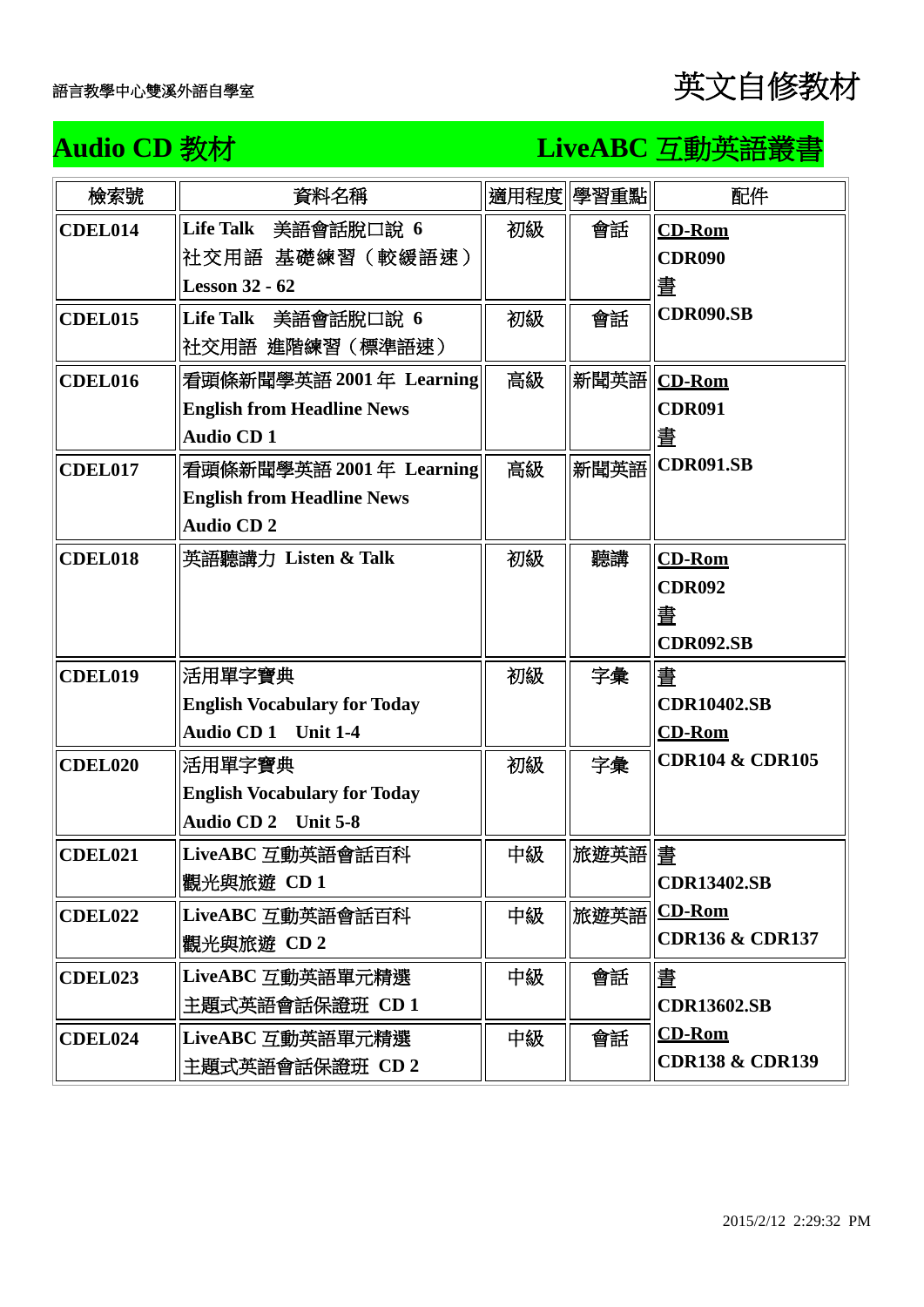## Audio CD 教材 **LiveABC** 互動英語叢書

| 檢索號                       | 資料名稱                                                    |     | 適用程度 學習重點         | 配件                                                                 |
|---------------------------|---------------------------------------------------------|-----|-------------------|--------------------------------------------------------------------|
| <b>CDEL025</b>            | LiveABC 互動英語<br><u>WTO 美語會話全集</u> 運動休閒                  | 中   | 會話                | 晝<br><b>CDR138.SB</b>                                              |
|                           | CDEL025.C2 LiveABC 互動英語<br><mark>WTO 美語會話全集</mark> 運動休閒 | 中   | 會話                | <b>CDR138.SB.C2</b><br><b>CD-Rom</b><br><b>CDR140</b><br>CDR140.C2 |
| CDEL026                   | LiveABC 互動英語<br><mark>WTO 美語會話全集</mark> 食衣住行            | 中   | 會話                | 畫<br><b>CDR139.SB</b><br><b>CD-Rom</b><br><b>CDR141</b>            |
| <b>CDEL052</b>            | LiveABC 互動英語<br>WTO 美語會話全集 海外留學 CD 1                    | 中   | 會話                | 書 CDEL05202.SB                                                     |
| <b>CDEL053</b>            | LiveABC 互動英語<br><u>WTO 美語會話全集</u> 海外留學 CD 2             | 中   | 會話                |                                                                    |
| <b>CDEL054</b>            | LiveABC 互動英語<br>WTO 美語會話全集 觀光旅遊                         | 中   | 會話                | 書 CDEL054.SB                                                       |
| <b>CDEL055</b>            | LiveABC 互動英語<br><mark>WTO 美語會話全集</mark> 喜怒哀樂            | 中   | 會話                | 書 CDEL055.SB                                                       |
| <b>CDEL056</b>            | LiveABC 互動英語<br><mark>WTO 美語會話全集</mark> 社交用語            | 中   | 會話                | 書 CDEL056.SB                                                       |
| <b>CDEL057</b><br>贈閱教材    | 看 CNN 學英語 【生活與旅遊精選】<br>Living & Travel MP3              | 中~高 | 新聞英語 畫            | <b>CDR18602.SB</b><br>$CD-Rom$<br><b>CDR186 &amp; CDR187</b>       |
| <b>CDEL060</b><br>贈閱教材    | 英文寫作有救囉!                                                |     | 寫作<br>中翻英         | 書 CDEL060.SB<br>(2005)                                             |
| <b>CDEL061.SB</b><br>贈閱教材 | 英文寫作 12 大關鍵技巧                                           |     | 寫作                | 無影音配件<br>(2006)                                                    |
| <b>CDEL062.SB</b><br>贈閱教材 | 英文寫作 12 大關鍵能力                                           |     | 寫作<br>文法          | 無影音配件<br>(2011)                                                    |
| <b>CDEL063</b><br>贈閱教材    | Step by Step 聽懂 CNN CD-Rom<br>(基礎訓練篇、實戰應用 I)            | 中~高 | 聽力<br>發音<br> 新聞英語 | 書 CDEL06302.SB<br>(2007)                                           |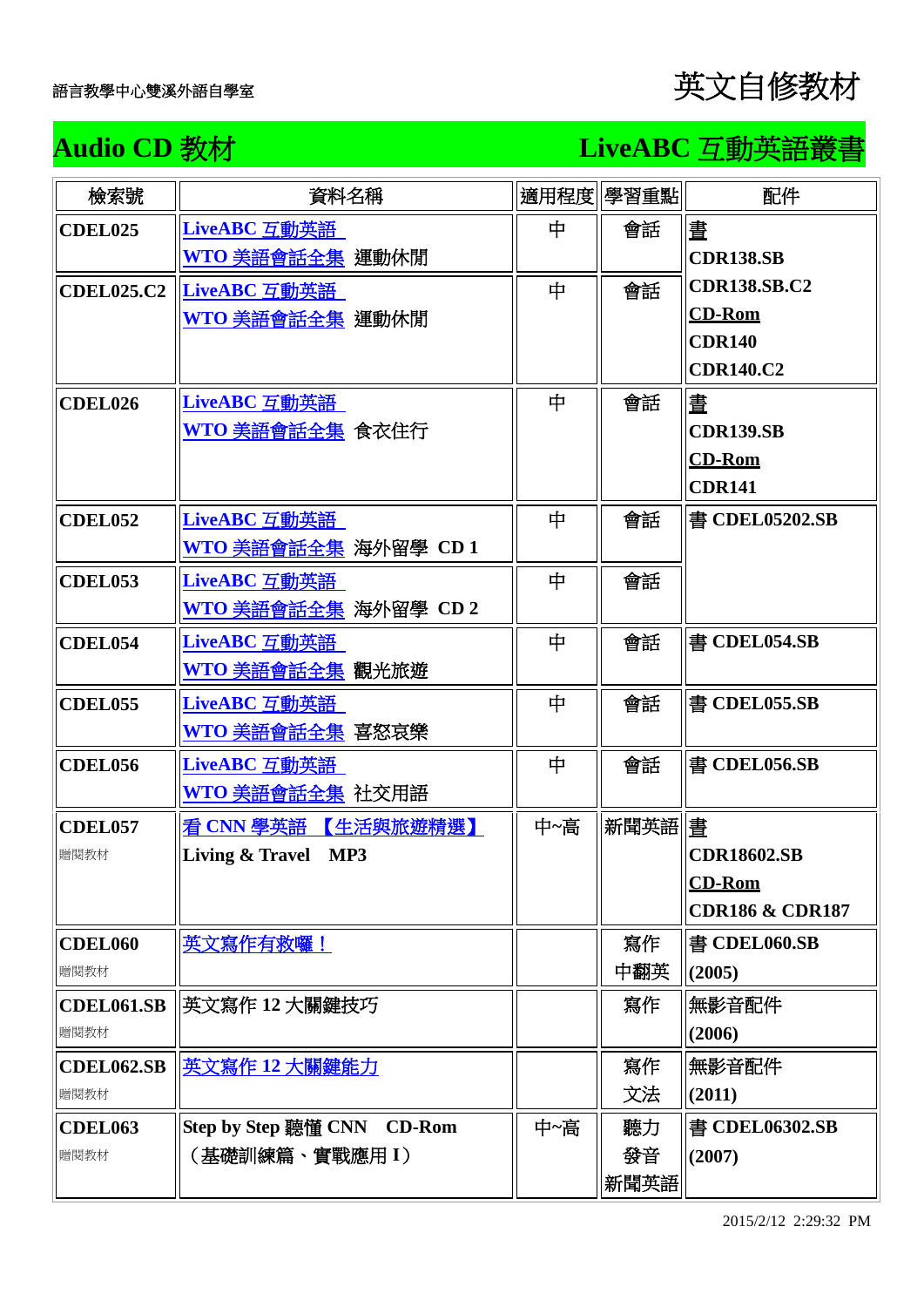### Audio CD 教材<br> **LiveABC** 互動英語叢書

| 檢索號               | 資料名稱                                         |     | 適用程度 學習重點 | 配件                  |
|-------------------|----------------------------------------------|-----|-----------|---------------------|
| <b>CDEL064</b>    | Step by Step 聽懂 CNN CD-Rom/MP3               | 中~高 | 聽力        | 書 CDEL06302.SB      |
| 贈閱教材              | (實戰應用 II、課文原音及朗讀 MP3)                        |     | 發音        | (2007)              |
|                   |                                              |     | 新聞英語      |                     |
| <b>CDEL065</b>    | Step by Step 聽懂 CNN - CNN 名人專訪               | 中~高 | 聽力        | 書 CDEL06502.SB      |
| 贈閱教材              | <b>CD-Rom</b><br>(基礎訓練、實戰應用 I)               |     | 發音        | (2008)              |
|                   |                                              |     | 新聞英語      |                     |
| <b>CDEL066</b>    | <u>Step by Step 聽懂 CNN – CNN 名人專訪</u>        | 中~高 | 聽力        |                     |
| 贈閱教材              | <b>CD-Rom/MP3</b>                            |     | 發音        |                     |
|                   | (實戰應用 II、課文原音及朗讀 MP3)                        |     | 新聞英語      |                     |
| <b>CDEL067</b>    | CNN 新聞關鍵用語                                   | 中~高 |           | 新聞英語   書 CDEL067.SB |
| 贈閱教材              | 英語詞彙語用策略實力                                   |     | 詞彙        | (2008)              |
| <b>CDEL068</b>    | CNN 互動英語 100 期特刊                             | 中~高 | 新聞英語      | 書 CDEL068.SB        |
| 贈閱教材              | 總編輯精選必讀                                      |     |           | (2009)              |
| <b>CDEL069</b>    | 我的英語閱讀花園 世界文學精選                              | 初~中 | 閲讀        | 書 CDEL069.SB        |
| 贈閱教材              |                                              |     |           | (2007)              |
| <b>CDEL070</b>    | 英語關鍵力 關鍵數字篇                                  |     |           | 書 CDEL070.SB        |
| 贈閱教材              |                                              |     |           | (2008)              |
| <b>CDEL071</b>    | 英語關鍵力 關鍵字彙篇                                  |     |           | 書 CDEL071.SB        |
| 贈閱教材              |                                              |     |           | (2009)              |
| <b>CDEL072</b>    | 英語關鍵力 關鍵片語篇                                  |     |           | 書 CDEL072.SB        |
| 贈閱教材              |                                              |     |           | (2009)              |
| CDEL073           | LiveABC 看影片學英語                               | 初~中 |           | 生活對話   書 CDEL073.SB |
| 贈閱教材              | <u>食衣住行英語通</u>                               |     |           | (2010)              |
| CDEL074           | LiveABC 看影片學英語                               | 初~中 |           | 情境對話   書 CDEL074.SB |
| 贈閱教材              | <u>社交哈拉英語通</u>                               |     |           | (2010)              |
| <b>CDEL075.SB</b> | 商務實戰 英語書信實例 Practical                        |     | 職場英文      | 無影音配件               |
| 贈閱教材              | <b>Model Business Correspondence</b>         |     |           | (2009)              |
| CDEL076           | 21世紀情境式 英語圖解字典                               | 初   |           | 圖解單字   書 CDEL076.SB |
| 贈閱教材              | <b>LiveABC's Illustrated English-Chinese</b> |     |           | (2005)              |
|                   | <b>Dictionary</b>                            |     |           |                     |
| <b>CDEL077</b>    | <u>英文寫作有救囉!職場應用篇</u>                         | 中~高 | 書信        | 書 CDEL077.SB        |
| 贈閱教材              |                                              |     | 應用文       | (2008)              |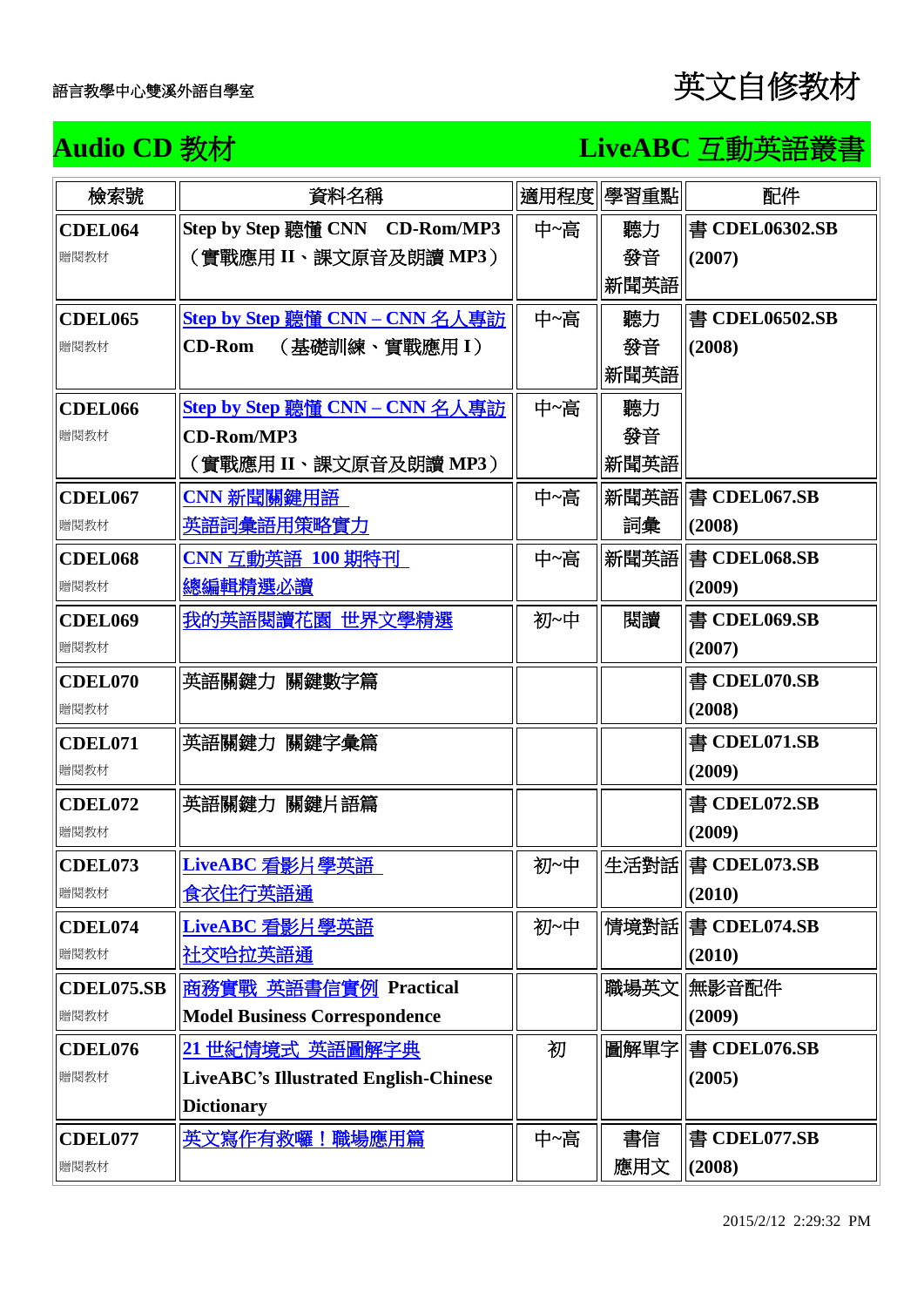### Audio CD 教材<br> **LiveABC** 互動英語叢書

| 檢索號               | 資料名稱                                   | 適用程度 | 學習重點         | 配件                    |
|-------------------|----------------------------------------|------|--------------|-----------------------|
| <b>CDEL078.SB</b> | 10個步驟寫出好英文                             | 中~高  | 作文           | 無影音配件                 |
| 贈閱教材              | <b>Ten Steps to Better Writing</b>     |      | 寫作法          | (2009)                |
| <b>CDEL079</b>    | 跟歐巴馬學英語 最揻動人心的演說                       | 高    | 演講           | 書 CDEL079.SB          |
| 贈閱教材              |                                        |      |              | (2010)                |
| <b>CDEL080</b>    | CNN 主播教你老外最常用的英文片語                     | 中~高  |              | 新聞英語   書 CDEL080.SB   |
| 贈閱教材              |                                        |      | 慣用語          | (2010)                |
| <b>CDEL081</b>    | 這句英語怎麼說大全集                             | 初    |              | 生活英語   書 CDEL081.SB   |
| 贈閱教材              | 美國街頭巷尾最常用的英語會話                         |      |              | (2012)                |
|                   | The English Sentences in Common Use    |      |              |                       |
| CDEL082           | <u>CNN 主播教你老外最常用的英文片語</u>              | 中~高  |              | 新聞英文   書 CDEL082.SB   |
| 贈閱教材              | 生活實用篇                                  |      | 慣用語          | (2012)                |
| <b>CDEL083</b>    | 用美國學生的方法學好英文閱讀                         | 初~中  | 讀本           | 書 CDEL083.SB          |
| 贈閱教材              | <b>24 Skills for Improving Reading</b> |      | 學習方法  (2012) |                       |
|                   | Comprehension                          |      |              |                       |
| <b>CDEL084</b>    | 中西節慶 英語這樣說                             | 初~中  | 文化           | 書 CDEL084.SB          |
| 贈閱教材              |                                        |      |              | (2013)                |
| <b>CDEL085</b>    | CNN 主播教你財經商業必備英語                       | 高    |              | 新聞英語   書 CDEL085.SB   |
| 贈閱教材              |                                        |      |              | (2013)                |
| <b>CDEL086</b>    | <b>Step By Step 英文寫作特訓班</b>            | 中~高  | 寫作法          | 書 CDEL086.SB          |
| 贈閱教材              | A Guide to Effective English Writing   |      |              | (2013)                |
| CDEL087           | 英語關鍵句                                  | 初    |              | 句法會話   書 CDEL087.SB   |
| 贈閱教材              | That's What They Say: Spoken English   |      |              | (2007)                |
| <b>CDEL088</b>    | LiveABC 互動電影院                          |      |              | 電影英文   書 CDEL08803.SB |
| 贈閱教材              | 女孩第一名 (Where the Heart Is)             |      |              | (2008)                |
|                   | <b>CD-Rom 1</b>                        |      |              |                       |
| <b>CDEL089</b>    | LiveABC 互動電影院                          |      | 電影英文         |                       |
| 贈閱教材              | <u> 女孩第一名 (Where the Heart Is)</u>     |      |              |                       |
|                   | <b>CD-Rom 2</b>                        |      |              |                       |
| <b>CDEL090</b>    | LiveABC 互動電影院                          |      | 電影英文         |                       |
| 贈閱教材              | <b>女孩第一名 (Where the Heart Is)</b>      |      |              |                       |
|                   | CD-Rom 3                               |      |              |                       |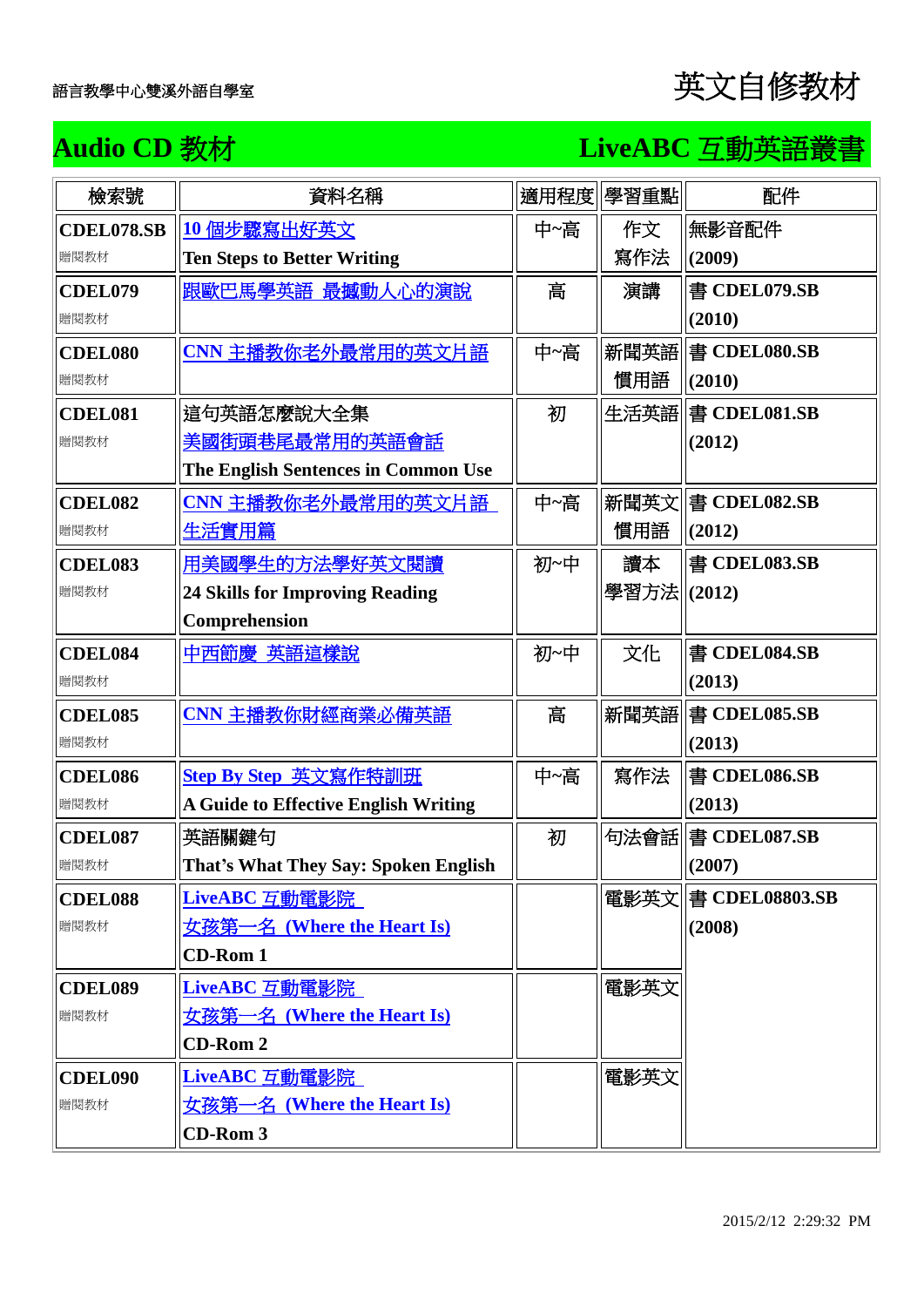## Audio CD 教材<br> **LiveABC** 互動英語叢書

| 檢索號            | 資料名稱                       | 適用程度 | 學習重點         | 配件                    |
|----------------|----------------------------|------|--------------|-----------------------|
| <b>CDEL091</b> | LiveABC 互動電影院              |      |              | 電影英文   書 CDEL09103.SB |
| 贈閱教材           | 魅力四射 (Bring It On)         |      |              | (2008)                |
|                | <b>CD-Rom 1</b>            |      |              |                       |
| CDEL092        | LiveABC 互動電影院              |      | 電影英文         |                       |
| 贈閱教材           | <u> 魅力四射 (Bring It On)</u> |      |              |                       |
|                | <b>CD-Rom 2</b>            |      |              |                       |
| <b>CDEL093</b> | LiveABC 互動電影院              |      | 電影英文         |                       |
| 贈閱教材           | <b>魅力四射 (Bring It On)</b>  |      |              |                       |
|                | <b>CD-Rom 3</b>            |      |              |                       |
| CDEL094        | 搶救上班族英語 《商業會話篇》            | 中~高  |              | 情境句型   書 CDEL09403.SB |
| 贈閱教材           | <b>CD-Rom 1</b>            |      |              | (2005)                |
| <b>CDEL095</b> | 搶救上班族英語 《商業會話篇》            | 中~高  | 情境句型         |                       |
| 贈閱教材           | <b>CD-Rom 2</b>            |      |              |                       |
| <b>CDEL096</b> | 搶救上班族英語 《商業會話篇》            | 中~高  | 情境句型         |                       |
| 贈閱教材           | 課文朗讀 MP3                   |      |              |                       |
| <b>CDEL097</b> | 搶救上班族英語 《辦公室會話篇》           | 中~高  |              | 情境句型   書 CDEL097.SB   |
| 贈閱教材           |                            |      |              | (2008)                |
| <b>CDEL098</b> | 英語關鍵力 關鍵句型篇                | 初    | 句法           | 書 CDEL098.SB          |
| 贈閱教材           |                            |      |              | (2008)                |
| <b>CDEL099</b> | 英文翻譯有救囉!!                  | 初~中  | 語法           | 書 CDEL099.SB          |
| 贈閱教材           |                            |      | 寫作法          | (2008)                |
| <b>CDEL100</b> | 3招聽懂英語                     | 初    | 發音           | 書 CDEL100.SB          |
| 贈閱教材           |                            |      | 聽力技巧  (2010) |                       |
| <b>CDEL101</b> | 這句英文怎麼寫? 英文 email 大抄本      | 中~高  | 應用文          | 書 CDEL101.SB          |
| 贈閱教材           |                            |      |              | (2011)                |
| <b>CDEL109</b> | CNN 主播教你 看國際焦點新聞 學必備       | 中~高  | 新聞英語         | 書 CDEL109.SB          |
| 贈閱教材           | 英語單字 New!                  |      |              | (2014)                |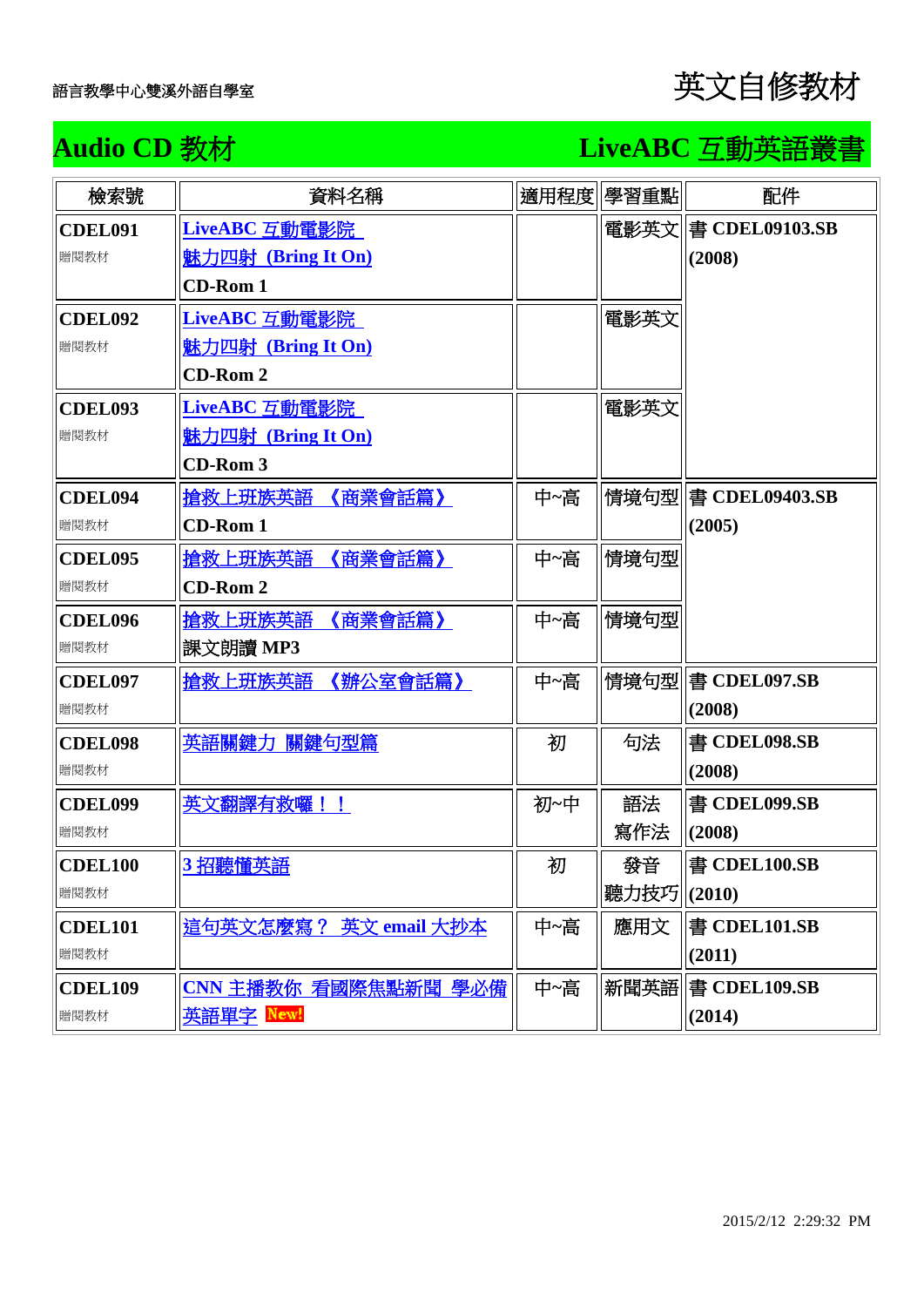

## **Audio CD** 教材 **O O O O O O O O O**

| 檢索號            | 資料名稱                                                        | 適用程度 | 學習重點 | 配件             |
|----------------|-------------------------------------------------------------|------|------|----------------|
| <b>CDEO021</b> | <b>Oxford Picture Dictionary</b><br>CD <sub>1</sub><br>New! |      | 圖解單字 | 書 CDEO02105.SB |
| 100年度卓越        | <b>Pages 2-65</b>                                           |      |      | (Oxford, 2008) |
| <b>CDEO022</b> | New!<br><b>Oxford Picture Dictionary</b><br>CD <sub>2</sub> |      | 圖解單字 |                |
| 100年度卓越        | Pages 66-123                                                |      |      |                |
| <b>CDEO023</b> | New!<br>CD <sub>3</sub><br><b>Oxford Picture Dictionary</b> |      | 圖解單字 |                |
| 100年度卓越        | Pages 124-187                                               |      |      |                |
| <b>CDEO024</b> | CD <sub>4</sub><br>New!<br><b>Oxford Picture Dictionary</b> |      | 圖解單字 |                |
| 100年度卓越        | Pages 188-241                                               |      |      |                |
| <b>CDEO025</b> | <b>Oxford Picture Dictionary</b>                            |      | 圖解單字 |                |
| 100年度卓越        | <b>Interactive CD-Rom</b><br>New!                           |      |      |                |
|                |                                                             |      |      |                |
| <b>CDEO026</b> | <b>Oxford Picture Dictionary</b>                            | 初    |      |                |
| 100年度卓越        | <b>Low Beginning Workbook</b><br>CD <sub>1</sub>            |      |      | (Oxford, 2009) |
|                | New!<br>Unit $1 -$ Unit 5 (p.89)                            |      |      |                |
| <b>CDEO027</b> | <b>Oxford Picture Dictionary</b>                            | 初    | 圖解單字 |                |
| 100年度卓越        | <b>Low Beginning Workbook</b><br>CD <sub>2</sub>            |      |      |                |
|                | New!<br>Unit $5 (p.90) -$ Unit $9 (p.165)$                  |      |      |                |
| <b>CDEO028</b> | <b>Oxford Picture Dictionary</b>                            | 初    | 圖解單字 |                |
| 100年度卓越        | CD <sub>3</sub><br><b>Low Beginning Workbook</b>            |      |      |                |
|                | Unit 9 $(p.166)$ – Unit 12 $(p.241)$<br>New!                |      |      |                |
| <b>CDEO029</b> | <b>Oxford Picture Dictionary</b>                            | 初    | 圖解單字 | 書 CDEO02904.SB |
| 100年度卓越        | <b>High Beginning Workbook</b><br>CD <sub>1</sub>           |      |      | (Oxford, 2009) |
|                | Unit $1 -$ Unit $3$ New!                                    |      |      |                |
| <b>CDEO030</b> | <b>Oxford Picture Dictionary</b>                            | 初    | 圖解單字 |                |
| 100年度卓越        | <b>High Beginning Workbook</b><br>CD <sub>2</sub>           |      |      |                |
|                | New!<br>Unit $4$ – Unit 6                                   |      |      |                |
| <b>CDEO031</b> | <b>Oxford Picture Dictionary</b>                            | 初    | 圖解單字 |                |
| 100年度卓越        | <b>High Beginning Workbook</b><br>CD <sub>3</sub>           |      |      |                |
|                | Unit $7 -$ Unit 9<br>New!                                   |      |      |                |
| <b>CDEO032</b> | <b>Oxford Picture Dictionary</b>                            | 初    | 圖解單字 |                |
| 100年度卓越        | <b>High Beginning Workbook</b><br>CD <sub>4</sub>           |      |      |                |
|                | Unit $10 -$ Unit $12$<br>New!                               |      |      |                |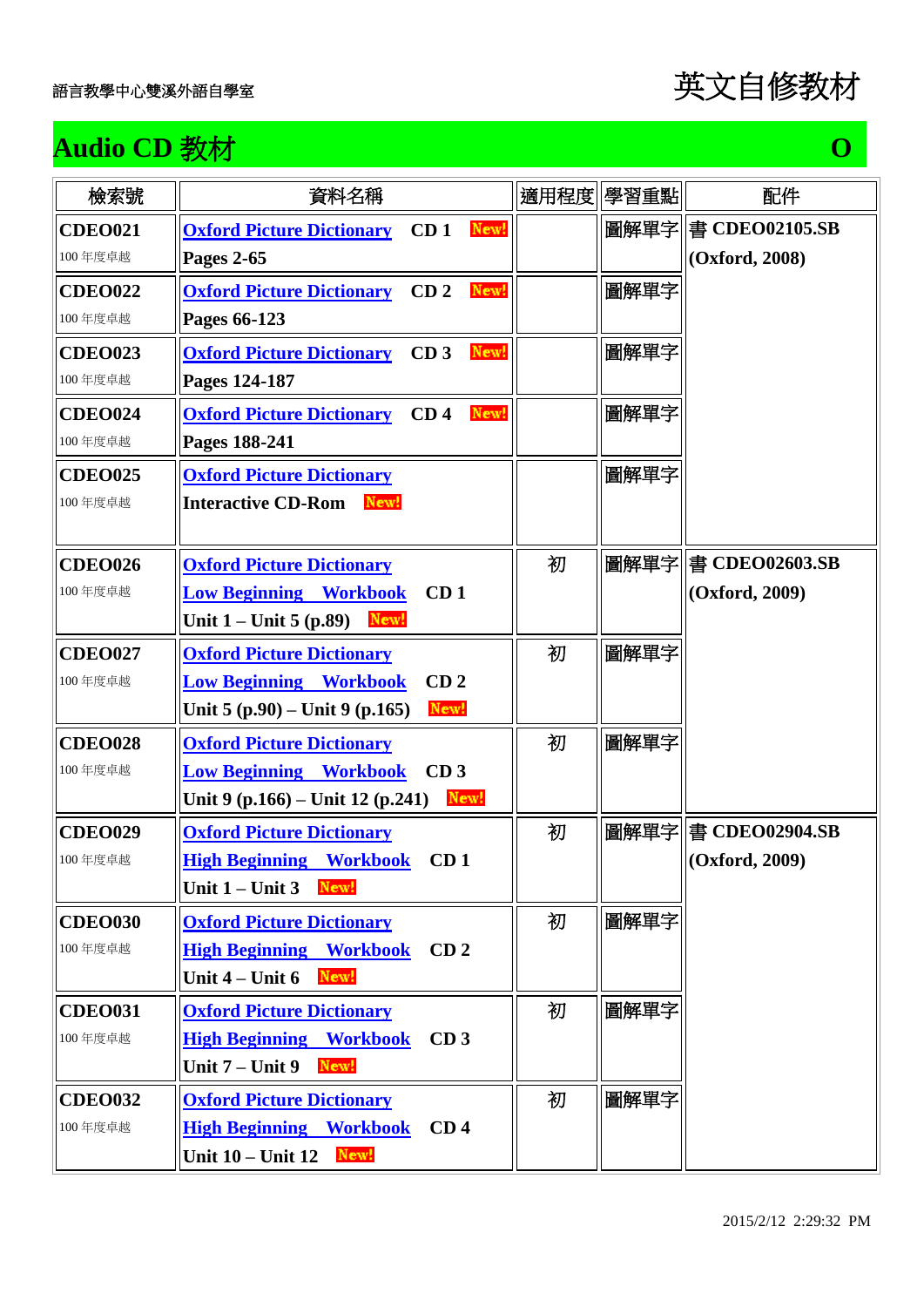## **Audio CD** 教材 **O**

| 檢索號            | 資料名稱                                                |   | 適用程度  學習重點 | 配件             |
|----------------|-----------------------------------------------------|---|------------|----------------|
| <b>CDEO033</b> | <b>Oxford Picture Dictionary</b>                    | 中 |            |                |
| 100年度卓越        | <b>Low Intermediate Workbook</b><br>CD <sub>1</sub> |   |            | (Oxford, 2009) |
|                | New!<br>Unit $1 -$ Unit 4 (p.71)                    |   |            |                |
| <b>CDEO034</b> | <b>Oxford Picture Dictionary</b>                    | 中 | 圖解單字       |                |
| 100年度卓越        | CD <sub>2</sub><br><b>Low Intermediate Workbook</b> |   |            |                |
|                | New!<br>Unit 4 $(p.72)$ – Unit 7 $(p.137)$          |   |            |                |
| <b>CDEO035</b> | <b>Oxford Picture Dictionary</b>                    | 中 | 圖解單字       |                |
| 100年度卓越        | <b>Low Intermediate Workbook</b><br>CD <sub>3</sub> |   |            |                |
|                | New!<br>Unit 7 (p.138) – Unit 9                     |   |            |                |
| <b>CDEO036</b> | <b>Oxford Picture Dictionary</b>                    | 中 | 圖解單字       |                |
| 100年度卓越        | <b>Low Intermediate Workbook</b><br>CD <sub>4</sub> |   |            |                |
|                | Unit $10 -$ Unit $12$ New!                          |   |            |                |

2015/2/12 2:29:32 PM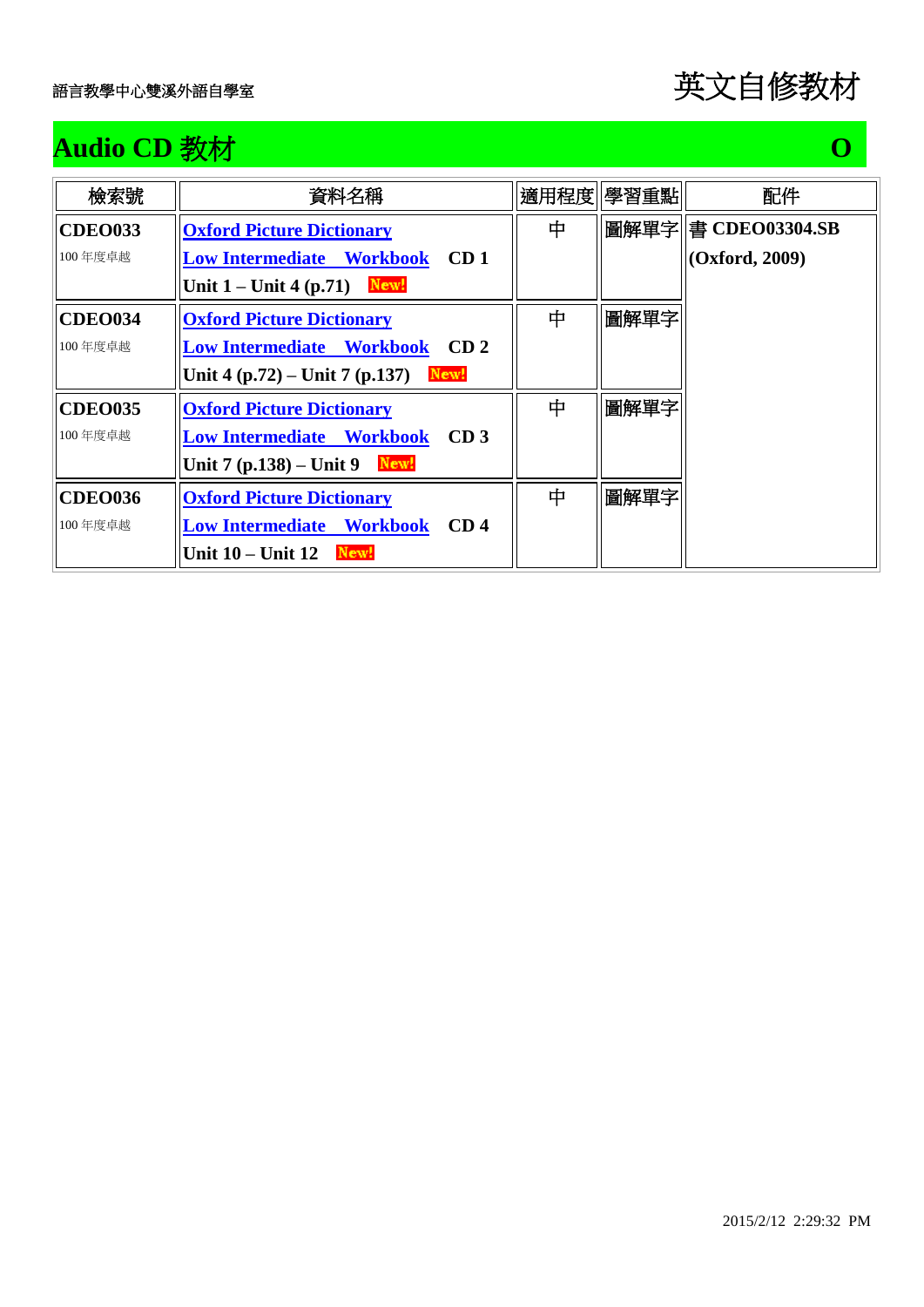## **Audio CD** 教材 **P**

| 檢索號            | 資料名稱                   | 適用程度  學習重點 |    | 配件           |
|----------------|------------------------|------------|----|--------------|
| <b>CDEP001</b> | <b>Public Speaking</b> |            | 演講 | 書 CDEP001.SB |
|                |                        |            |    | 東華書局<br>2004 |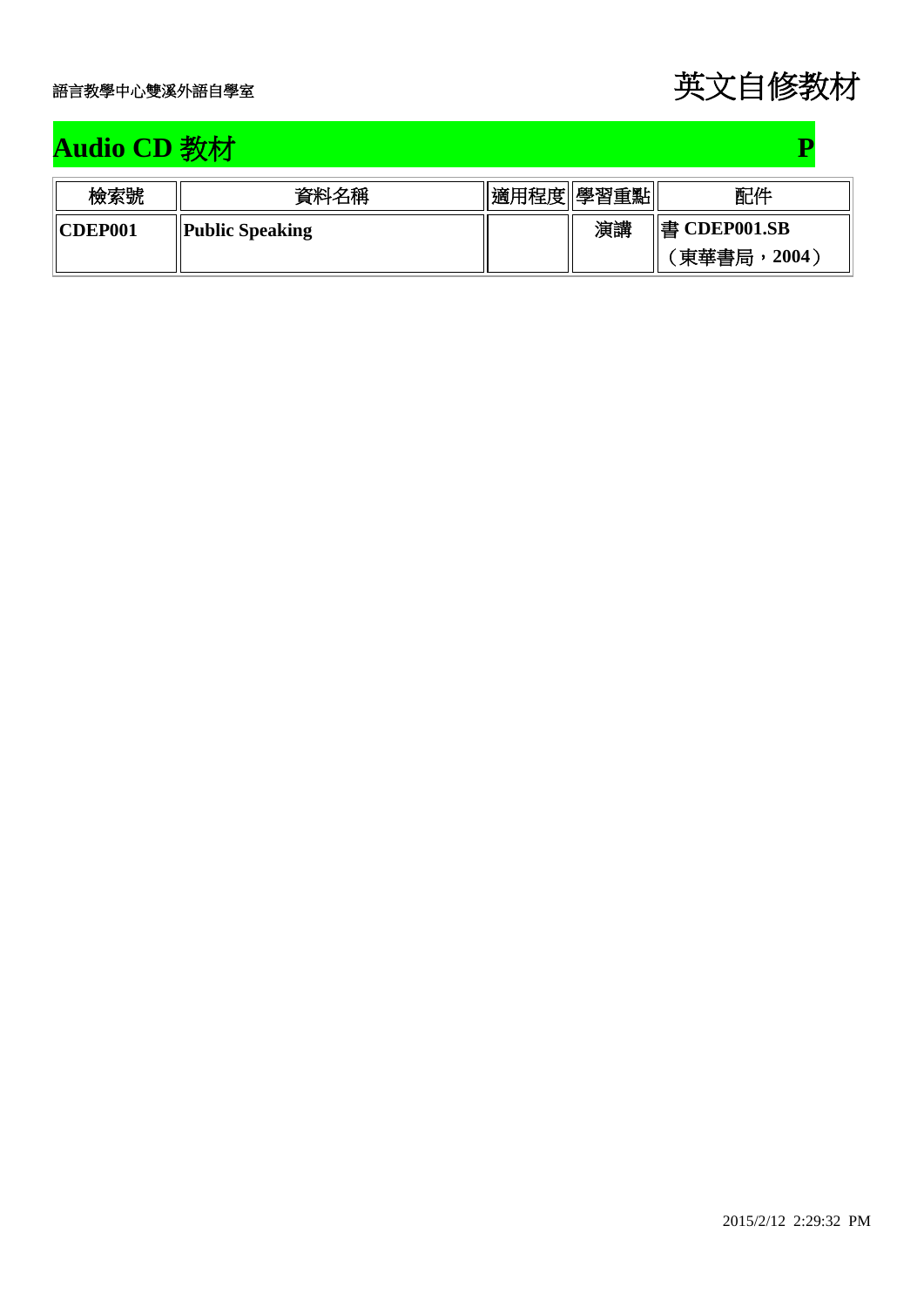

## **Audio CD** 教材 **Q**

| 檢索號                              | 資料名稱                               |    | 適用程度 學習重點 | 配件                    |
|----------------------------------|------------------------------------|----|-----------|-----------------------|
| <b>CDEQ001.SB   Quick Skills</b> | <b>Listening</b>                   | 中級 | 聽力        | 無影音配件                 |
|                                  |                                    |    |           | (South-Western, 2001) |
| CDEQ002.SB   Quick Skills        |                                    | 中級 | 演講        | 無影音配件                 |
|                                  | <b>Speaking and Presenting</b>     |    |           | (South-Western, 2001) |
| CDEQ003.SB   Quick Skills        |                                    | 中級 | 閲讀        | 無影音配件                 |
|                                  | <b>Reading in the Workplace</b>    |    |           | (South-Western, 2001) |
|                                  | CDEQ004.SB   Quick Skills Teamwork | 中級 | 商英        | 無影音配件                 |
|                                  |                                    |    |           | (South-Western, 2001) |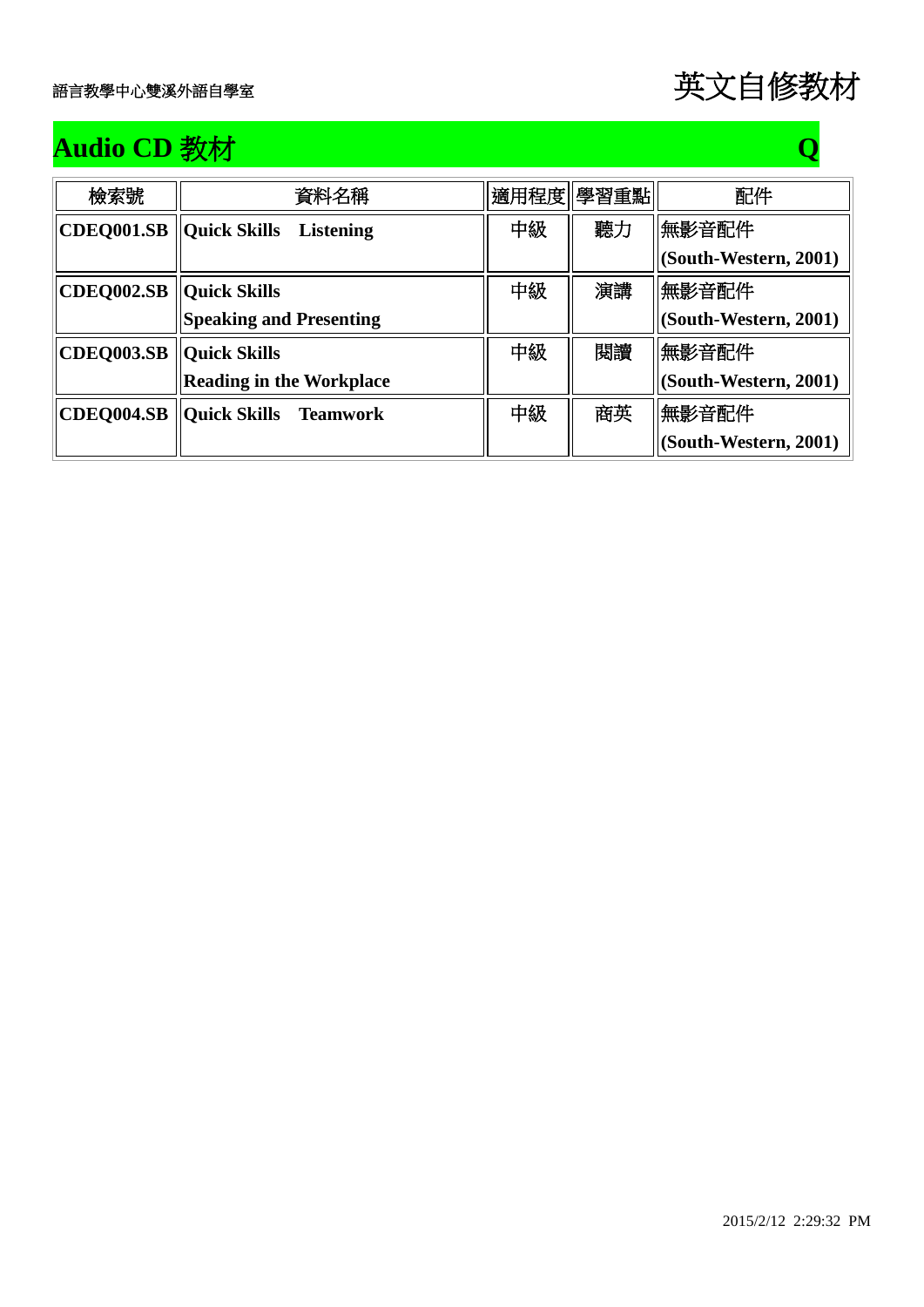## **Audio CD** 教材 **S**

| 檢索號                 | 資料名稱                         |      | 適用程度  學習重點 | 配件           |
|---------------------|------------------------------|------|------------|--------------|
| $\parallel$ CDES044 | 說出好聽力<br><b>Say It Right</b> | 初-中級 | 發音         | 書 CDES044.SB |
| 102 學年學校經費          |                              |      |            | 笛藤<br>2005   |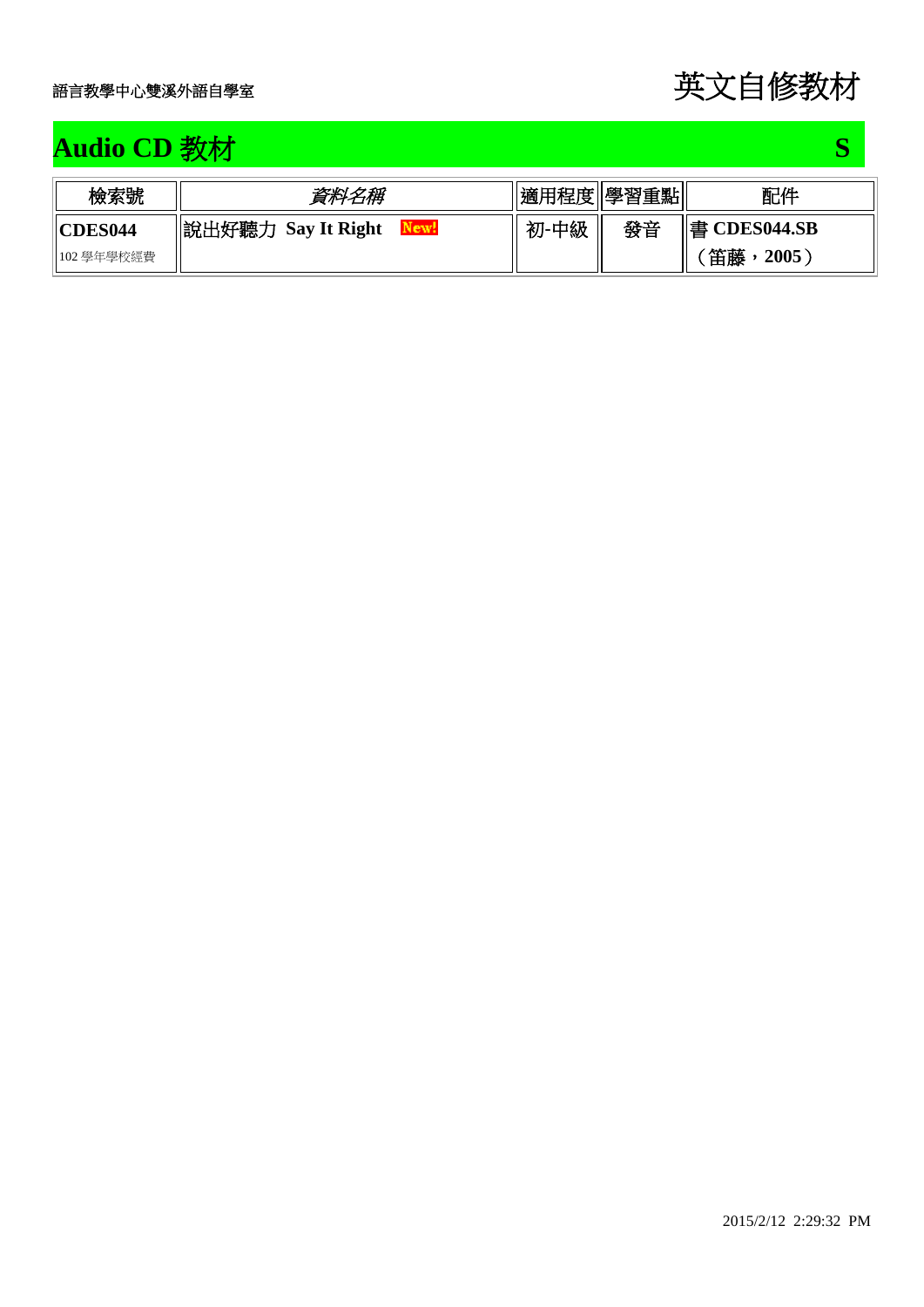### **Audio CD** 教材空中英語教室叢書

| 檢索號                 | 資料名稱                       |    | 適用程度  學習重點 | 配件                 |
|---------------------|----------------------------|----|------------|--------------------|
| <b>CDES001</b>      | 空中英語教室文化篇の這就是美國 I          | 初級 | 文化         | 書 CDES001.SB       |
|                     | <b>The American Way</b>    |    |            |                    |
| <b>CDES002</b>      | 空中英語教室文化篇②                 | 初級 | 文化         | 書 CDES002.SB       |
|                     | 這就是美國 II The American Way  |    |            |                    |
| <b>CDES003</b>      | 空中英語教室開口篇の用英語秀自己           | 初級 | 會話         | 書 CDES003.SB       |
|                     | <b>Express Yourself</b>    |    |            |                    |
| CDES <sub>004</sub> | 空中英語教室職場篇の上班族英語            | 初級 | 商英         | 書 CDES004.SB       |
|                     | <b>Office Hours</b>        |    |            |                    |
| <b>CDES005</b>      | 空中英語教室旅遊篇の用英語遊歐洲           | 初級 |            | 旅遊英語  書 CDES005.SB |
|                     | <b>Spotlight on Europe</b> |    |            |                    |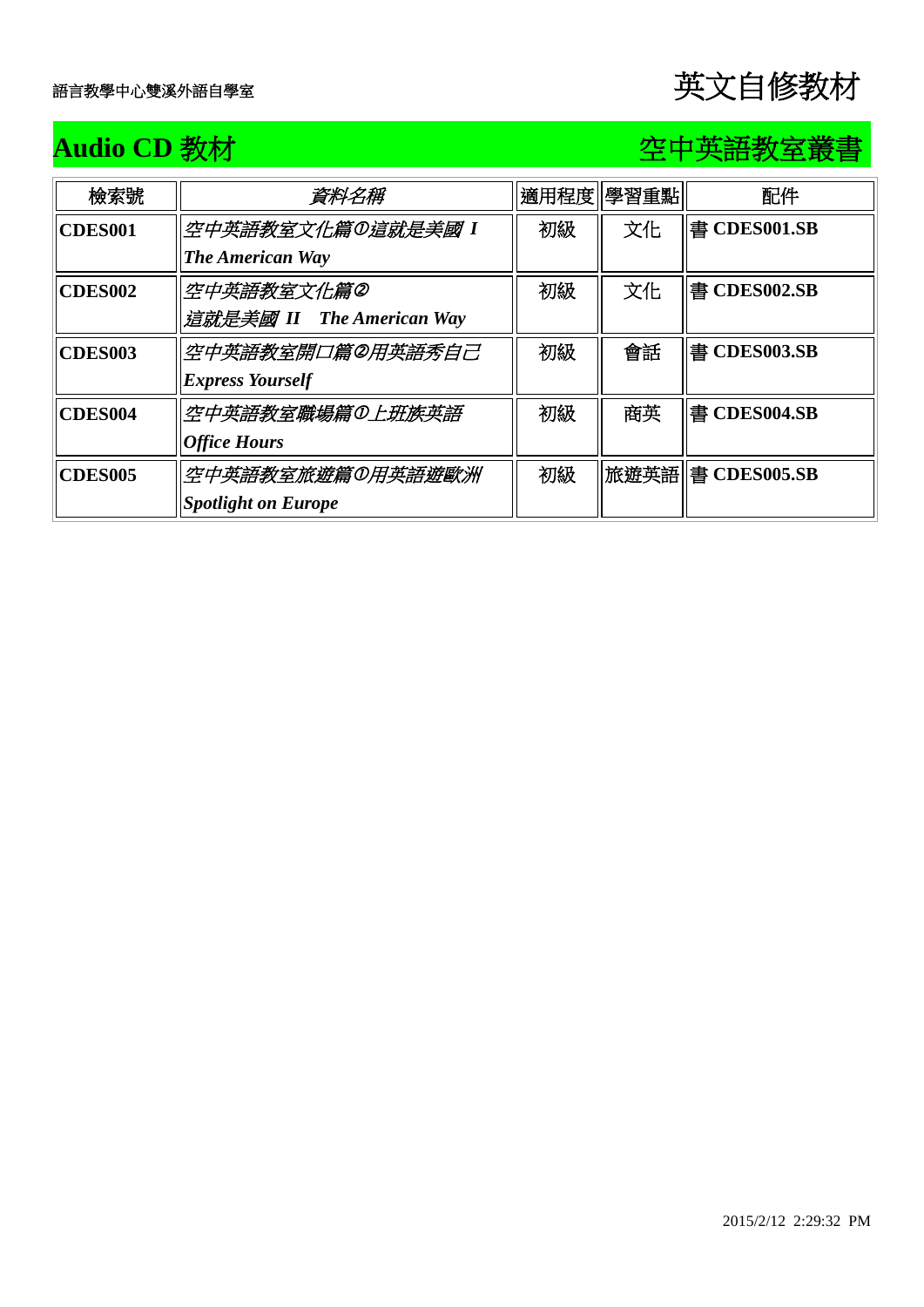## **Audio CD** 教材 T **T**

| 檢索號               | 資料名稱                                                    | 適用程度 | 學習重點 | 配件             |
|-------------------|---------------------------------------------------------|------|------|----------------|
| <b>CDET297.SB</b> | Test it Fix it Vocabulary New!                          | 初~中級 | 字彙   | 無影音配件          |
| 98 院内             | <b>Pre-intermediate</b>                                 |      |      | (Oxford, 2006) |
| <b>CDET298.SB</b> | Test it Fix it Verbs and Tenses New!                    | 初~中級 | 文法   | 無影音配件          |
| 98 院内             | <b>Pre-intermediate</b>                                 |      |      | (Oxford, 2006) |
| <b>CDET299.SB</b> | Test it Fix it Grammar New!                             | 初~中級 | 文法   | 無影音配件          |
| 98 院内             | <b>Pre-intermediate</b>                                 |      |      | (Oxford, 2006) |
| <b>CDET300.SB</b> | Test it Fix it Vocabulary New!                          | 中級   | 字彙   | 無影音配件          |
| 98 院内             | <b>Intermediate</b>                                     |      |      | (Oxford, 2006) |
| <b>CDET301.SB</b> | Test it Fix it Verbs and Tenses New!                    | 中級   | 文法   | 無影音配件          |
| 98 院内             | <b>Intermediate</b>                                     |      |      | (Oxford, 2006) |
| <b>CDET302.SB</b> | Test it Fix it<br><b>Intermediate</b><br><b>Grammar</b> | 中級   | 文法   | 無影音配件          |
| 98 院内             | New!                                                    |      |      | (Oxford, 2006) |
| <b>CDET303.SB</b> | Test it Fix it Business Vocabulary New!                 | 中級   | 字彙   | 無影音配件          |
| 98 院内             | <b>Intermediate</b>                                     |      |      | (Oxford, 2006) |
| <b>CDET304.SB</b> | Test it Fix it Business Grammar New!                    | 中級   | 文法   | 無影音配件          |
| 98 院内             | <b>Intermediate</b>                                     |      |      | (Oxford, 2006) |
| <b>CDET305.SB</b> | Test it Fix it Grammar for FCE New!                     | 中高級  | 文法   | 無影音配件          |
| 98 院内             | <b>Upper-intermediate</b>                               |      |      | (Oxford, 2006) |
| <b>CDET306.SB</b> | Test it Fix it FCE: Use of English Newl                 | 中高級  | 字彙文法 | 無影音配件          |
| 98 院内             | <b>Upper-intermediate</b>                               |      |      | (Oxford, 2006) |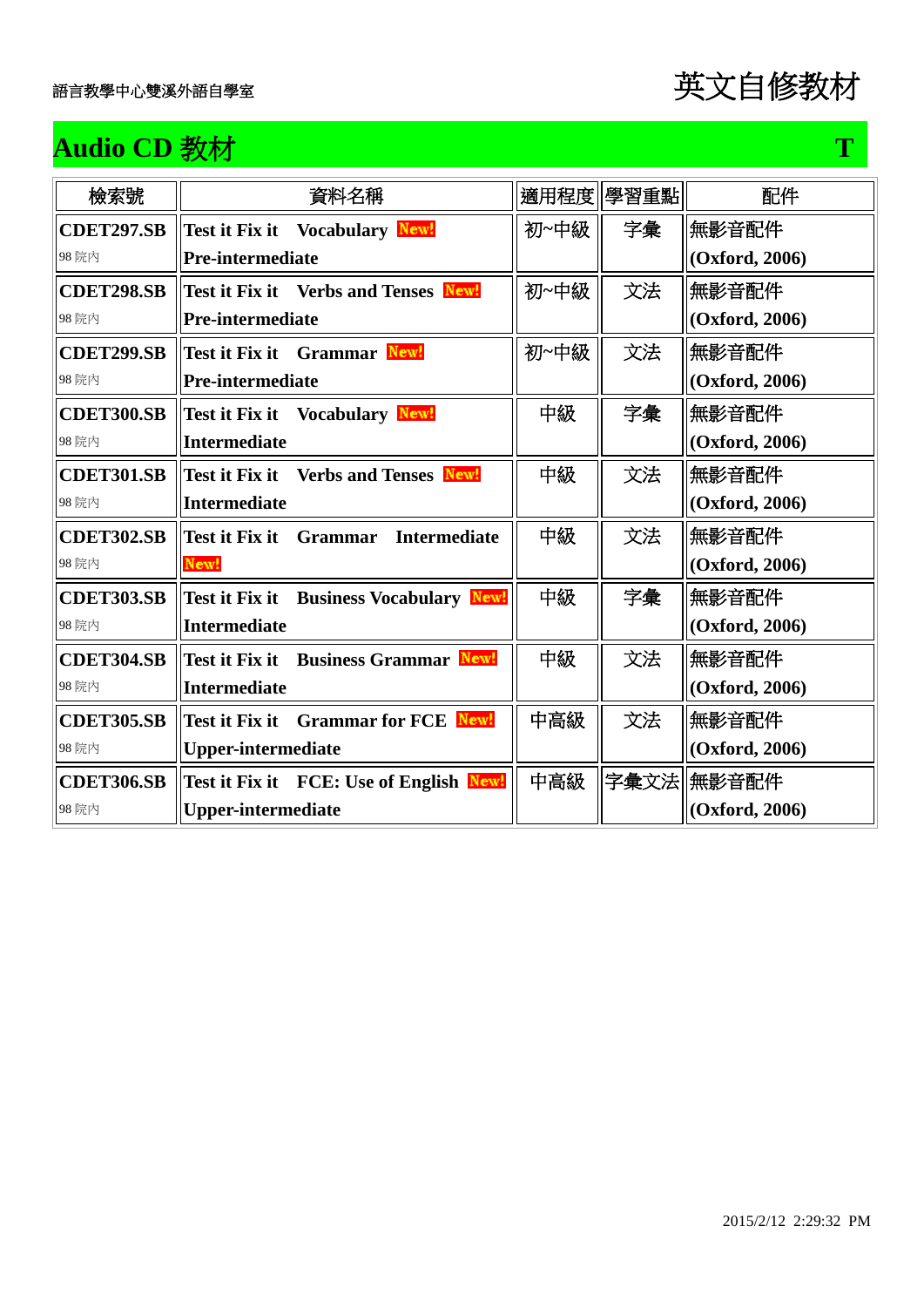## **Audio CD 教材 Vocabulary Audio CD 教材**

| 檢索號                 | 資料名稱          | 適用程度  學習重點 |    | 配件            |
|---------------------|---------------|------------|----|---------------|
| $\parallel$ CDEV001 | 從字首字根字尾破解英文單字 |            | 字彙 | ∥書 CDEV001.SB |
| 98院內                |               |            |    | 貝塔<br>2010    |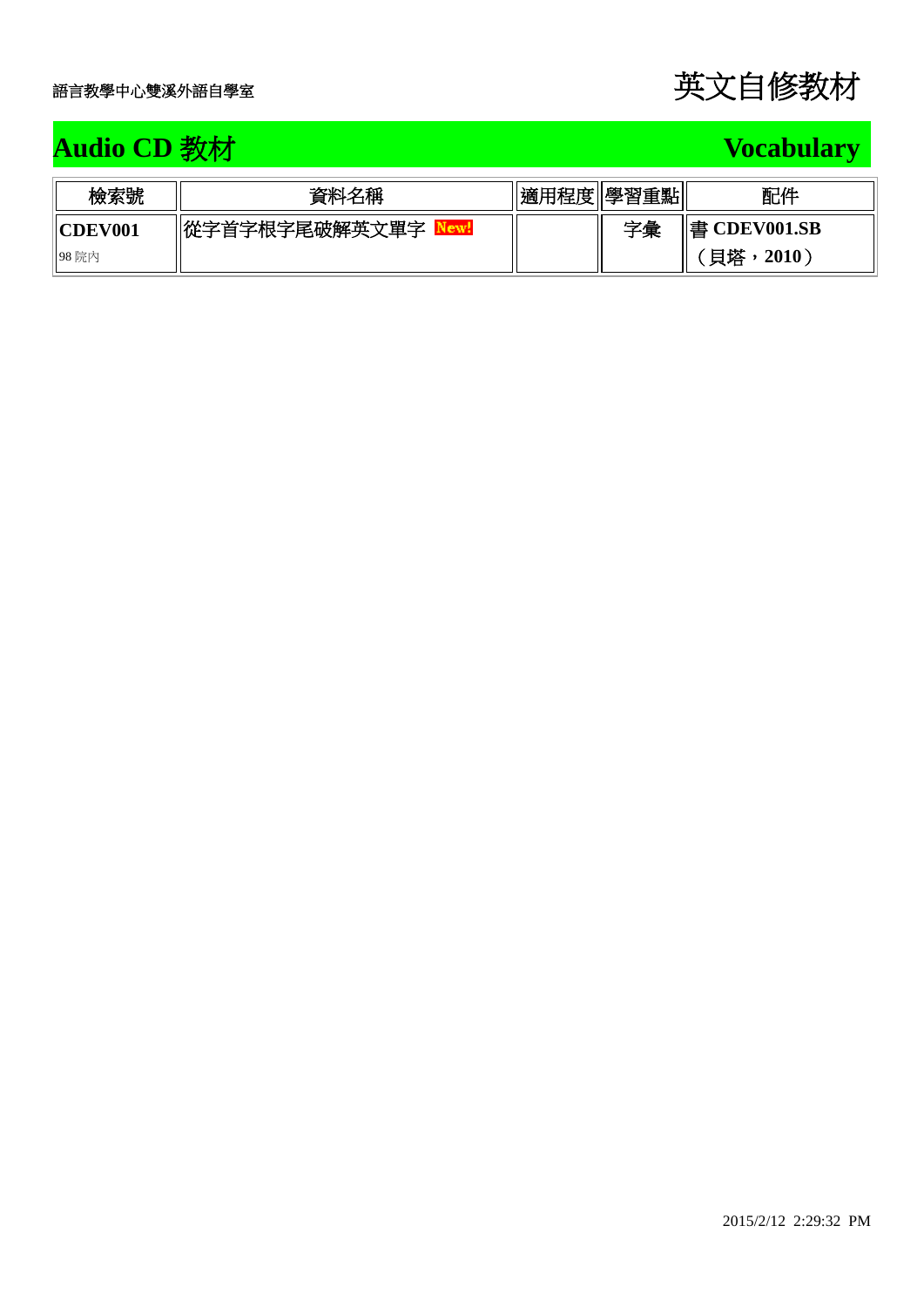### **DVD** 教材 **Professional Development**

| 檢索號     | 資料名稱                                 | 片長        | 字幕 | 適用程度 | 學習重點        | 配件                     |
|---------|--------------------------------------|-----------|----|------|-------------|------------------------|
| DVDE038 | Aids to Memory: Note-Taking          | $43$ min  | 無  | 高級   | <b>Note</b> | <u>Programme Guide</u> |
| 98 卓越   | <b>Skills New!</b>                   |           |    |      | taking      | DVDE038.PG             |
| DVDE039 | How to Get the Most from             | 39<br>min | 無  | 高級   | 閱讀          | <b>Programme Guide</b> |
|         | <b>What You Read: Using Clue</b>     |           |    |      |             | DVDE039.PG             |
| 98 卓越   | Words New!                           |           |    |      |             |                        |
| DVDE040 | <b>Write It Right: It All Starts</b> | min<br>55 | 無  | 高級   | 寫作          | <b>Programme Guide</b> |
| 98 卓越   | <b>with Paragraphs New!</b>          |           |    |      |             | DVDE040.PG             |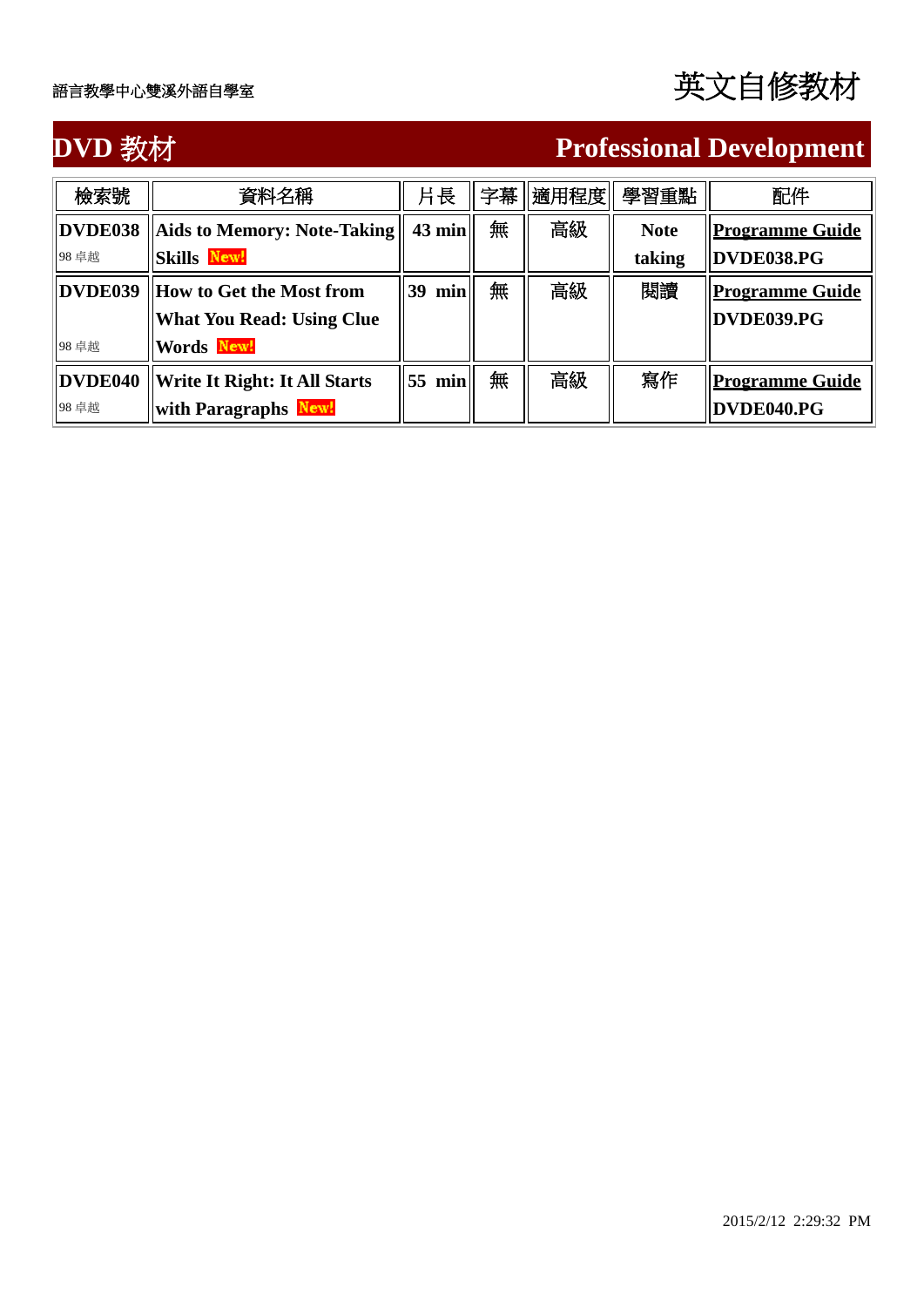## **DVD** 教材 R <br> **R** <br> **R** <br> **R** <br> **R**

| 檢索號     | 資料名稱                            | 片長        |   | 字幕   適用程度 | 學習重點 | 配件                |
|---------|---------------------------------|-----------|---|-----------|------|-------------------|
| DVDE042 | <b>The Remaking of Americal</b> | min<br>23 | 無 | 高級        | 閲讀   | 本片搭配「敢於大          |
|         | <b>The Inaugural Address</b>    |           |   |           | 單字   | 膽希望-歐巴馬七          |
|         | D.C., January 20, 2009          |           |   |           | 文句解析 | 篇關鍵演說」 一書         |
|         | 再造美國                            |           |   |           | 朗讀   | <b>DVDE042.SB</b> |
|         | 歐巴馬就職演說 VCD                     |           |   |           |      |                   |
|         | 2009年1月20日於華府                   |           |   |           |      |                   |
| 97 院内   | New!                            |           |   |           |      |                   |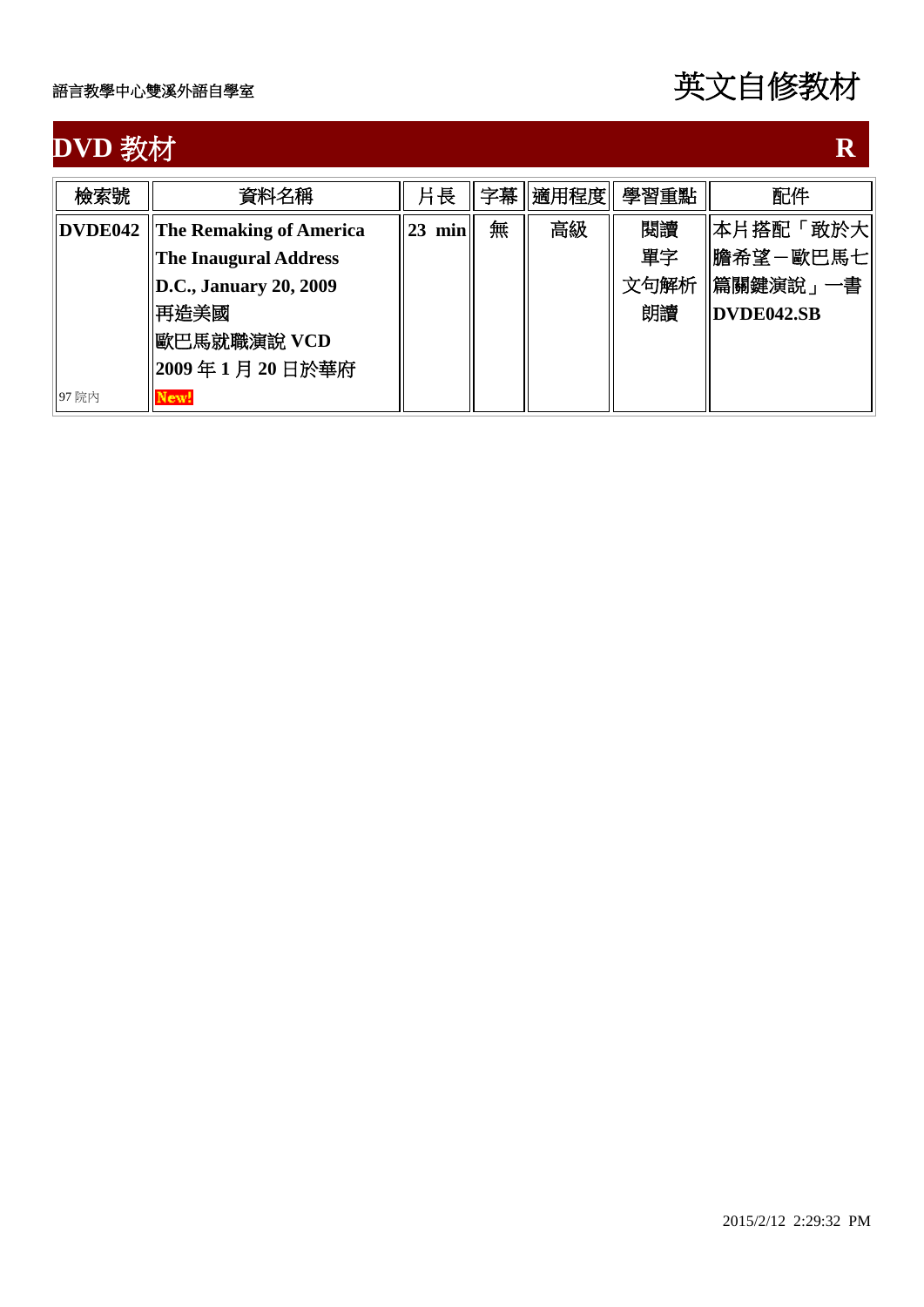

### **CD-Rom** 教材 **Dictionaries**

| <b>Dictionarie</b> |  |
|--------------------|--|
|                    |  |

| 檢索號    | 名稱<br>資料                | 適用程度' | 學習重點 | 配件 |
|--------|-------------------------|-------|------|----|
| CDR002 | Multimedia Encyclopedia | 高級    | 書    |    |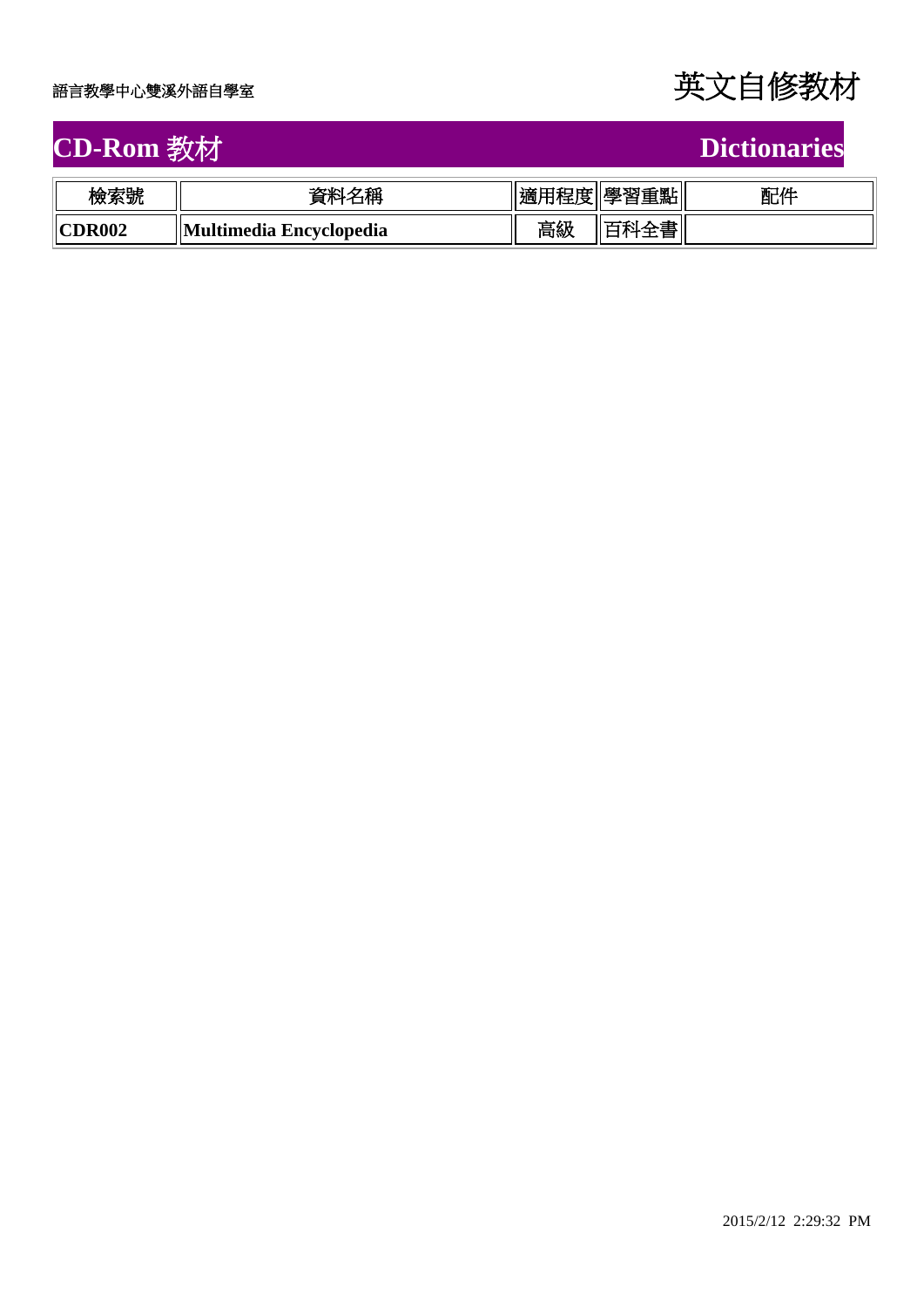| 檢索號           | 資料名稱                                                         |    | 適用程度 學習重點 | 配件                                                                |
|---------------|--------------------------------------------------------------|----|-----------|-------------------------------------------------------------------|
| <b>CDR074</b> | 新聞英語會話                                                       | 高級 | 新聞英語      |                                                                   |
| <b>CDR085</b> | Life Talk 美語會話脫口說 1<br>食衣住行                                  | 初級 | 會話        | 晝<br><b>CDR085.SB</b><br><b>Audio CD</b><br>CDEL001&CDEL002       |
| <b>CDR086</b> | Life Talk 美語會話脫口說 2<br>觀光旅遊                                  | 初級 | 會話        | 晝<br><b>CDR086.SB</b><br><b>Audio CD</b><br>CDEL003&CDEL004       |
| <b>CDR087</b> | Life Talk 美語會話脫口說 3<br>喜怒哀樂                                  | 初級 | 會話        | 晝<br><b>CDR087.SB</b><br><b>Audio CD</b><br>CDEL005&CDEL006       |
| <b>CDR088</b> | Life Talk 美語會話脫口說 4<br>運動休閒                                  | 初級 | 會話        | 晝<br><b>CDR088.SB</b><br><b>Audio CD</b><br>CDEL007&CDEL008       |
| <b>CDR089</b> | Life Talk 美語會話脫口說 5<br>海外留學                                  | 初級 | 會話        | 懂<br><b>CDR089.SB</b><br><b>Audio CD</b><br>CDEL009-CDEL012       |
| <b>CDR090</b> | Life Talk 美語會話脫口說 6<br>社交英語                                  | 初級 | 會話        | 晝<br><b>CDR090.SB</b><br><b>Audio CD</b><br>CDEL013-CDEL015       |
| <b>CDR091</b> | 看頭條新聞學英語 2001年 Learning<br><b>English from Headline News</b> | 高級 | 新聞英語      | <b>CDR091.SB</b><br><b>Audio CD</b><br><b>CDEL016&amp;CDEL017</b> |
| <b>CDR092</b> | 英語聽講力 Listen & Talk                                          | 初級 | 聽講        | 懂<br><b>CDR092.SB</b><br><b>Audio CD</b><br><b>CDEL018</b>        |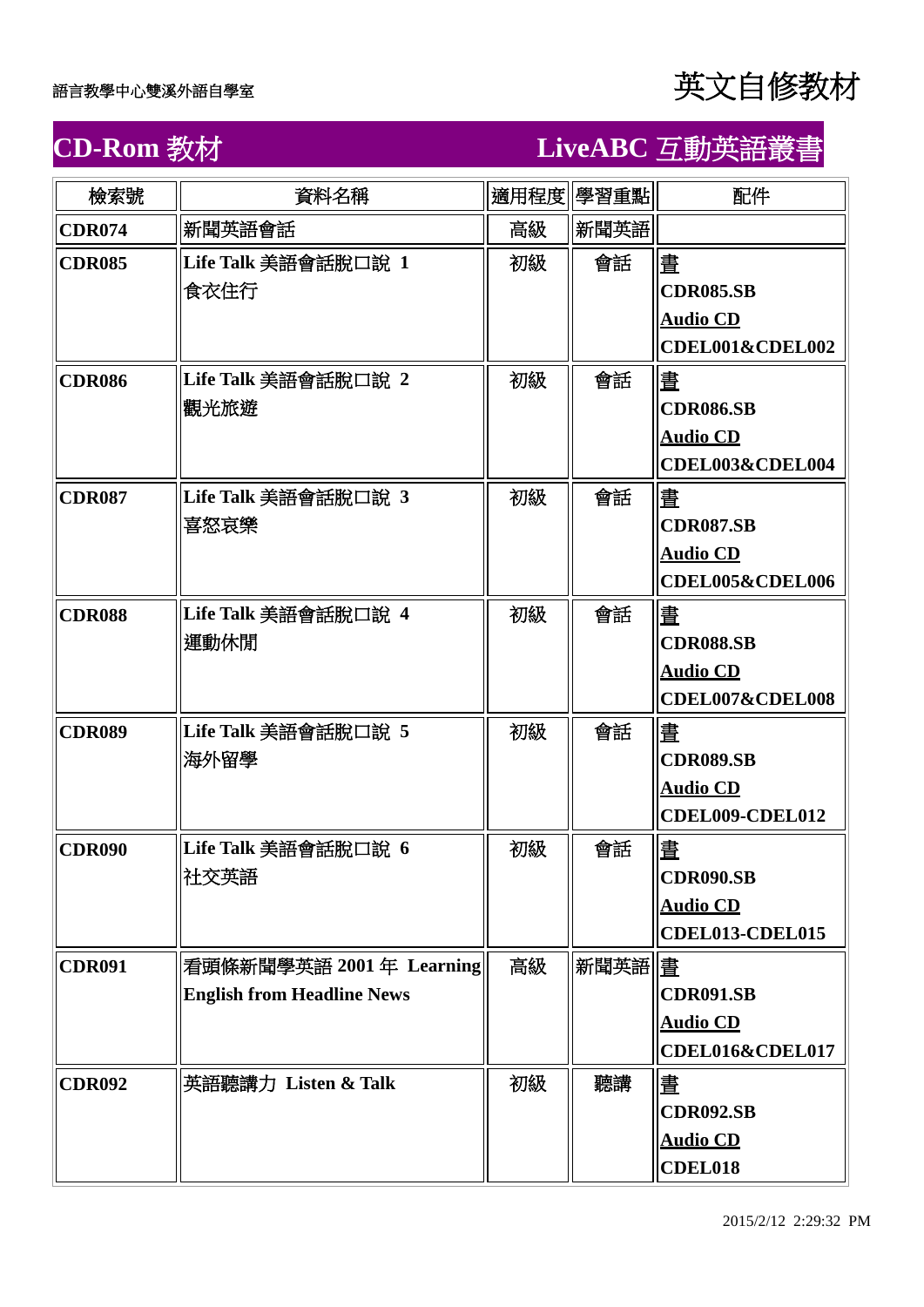| 檢索號           | 資料名稱                                   | 適用程度 | 學習重點 | 配件                   |
|---------------|----------------------------------------|------|------|----------------------|
| <b>CDR104</b> | 活用單字寶典                                 | 初級   | 字彙   | 晝                    |
|               | English Vocabulary for<br><b>Today</b> |      |      | <b>CDR10402.SB</b>   |
|               | CD-Rom 1 Unit 1-4                      |      |      | <b>Audio CD</b>      |
|               |                                        |      |      | <b>CDEL019</b>       |
| <b>CDR105</b> | 活用單字寶典                                 | 初級   | 字彙學習 | 懂                    |
|               | <b>English Vocabulary for Today</b>    |      |      | <b>CDR10402.SB</b>   |
|               | <b>CD-Rom 2</b> Unit 5-8               |      |      | <b>Audio CD</b>      |
|               |                                        |      |      | <b>CDEL020</b>       |
| <b>CDR114</b> | LiveABC 互動電影院 新娘百分百                    |      |      | 電影英語   書 CDR11403.SB |
|               | 英語數位學習版 CD-Rom 1                       |      |      |                      |
| <b>CDR115</b> | LiveABC 互動電影院 新娘百分百                    |      | 電影英語 |                      |
|               | 英語數位學習版 CD-Rom 2                       |      |      |                      |
| <b>CDR116</b> | LiveABC 互動電影院 新娘百分百                    |      | 電影英語 |                      |
|               | 英語數位學習版 CD-Rom 3                       |      |      |                      |
| <b>CDR117</b> | LiveABC 互動電影院 扭轉奇蹟                     |      |      | 電影英語   書 CDR11703.SB |
|               | 英語數位學習版 CD-Rom 1                       |      |      |                      |
| <b>CDR118</b> | LiveABC 互動電影院 扭轉奇蹟                     |      | 電影英語 |                      |
|               | 英語數位學習版 CD-Rom 2                       |      |      |                      |
| <b>CDR119</b> | LiveABC 互動電影院 扭轉奇蹟                     |      | 電影英語 |                      |
|               | 英語數位學習版 CD-Rom 3                       |      |      |                      |
| <b>CDR133</b> | LiveABC 互動電影院 男人百分百                    |      |      | 電影英語   書 CDR13303.SB |
|               | 英語數位學習版 CD-Rom 1                       |      |      |                      |
| <b>CDR134</b> | LiveABC 互動電影院 男人百分百                    |      | 電影英語 |                      |
|               | 英語數位學習版 CD-Rom 2                       |      |      |                      |
| <b>CDR135</b> | LiveABC 互動電影院 男人百分百                    |      | 電影英語 |                      |
|               | 英語數位學習版 CD-Rom 3                       |      |      |                      |
| <b>CDR136</b> | LiveABC 互動英語會話百科                       | 中級   | 會話   | 晝                    |
|               | 觀光與旅遊 CD-Rom 1                         |      |      | <b>CDR13602.SB</b>   |
|               |                                        |      |      | <b>Audio CD</b>      |
|               |                                        |      |      | CDEL021              |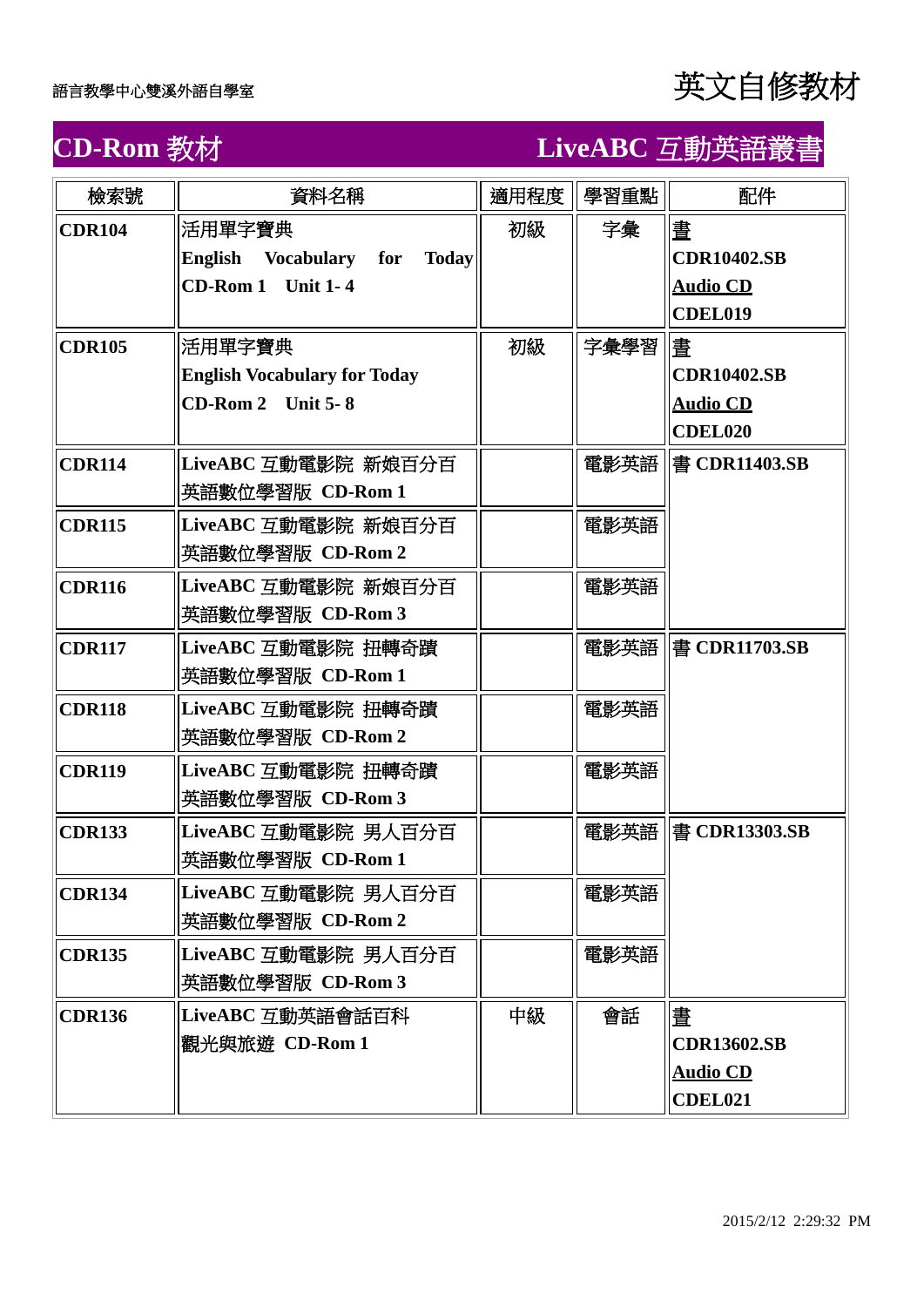| 檢索號              | 資料名稱                                                                             | 適用程度 | 學習重點            | 配件                                                                            |
|------------------|----------------------------------------------------------------------------------|------|-----------------|-------------------------------------------------------------------------------|
| <b>CDR137</b>    | LiveABC 互動英語會話百科<br>觀光與旅遊 CD-Rom 2                                               | 中級   | 會話              | 晝<br><b>CDR13602.SB</b><br><b>Audio CD</b><br><b>CDEL022</b>                  |
| <b>CDR138</b>    | LiveABC 互動英語單元精選<br>主題式英語會話保證班 CD-Rom 1<br>Unit $1 - 11$                         | 中級   | 會話              | 晝<br><b>CDR13802.SB</b><br><b>Audio CD</b>                                    |
| <b>CDR139</b>    | LiveABC 互動英語單元精選<br>主題式英語會話保證班 CD-Rom 2<br>Unit 12~20                            | 中級   | 會話              | CDEL023<br>CDEL024                                                            |
| <b>CDR140</b>    | LiveABC 互動英語<br>WTO 美語會話全集 運動休閒                                                  | 中級   | 會話              | 晝<br><b>CDR140.SB</b>                                                         |
| <b>CDR140.C2</b> | LiveABC 互動英語<br>WTO 美語會話全集 運動休閒                                                  | 中級   | 會話              | <b>CDR140.SB.C2</b><br><b>Audio CD</b><br><b>CDEL025</b><br><b>CDEL025.C2</b> |
| <b>CDR141</b>    | LiveABC 互動英語<br>WTO 美語會話全集 食衣住行                                                  | 中級   | 會話              | 畫<br><b>CDR141.SB</b><br><b>Audio CD</b><br><b>CDEL026</b>                    |
| <b>CDR183</b>    | 生活英語圖解大百科 生活與節慶篇                                                                 | 初級   | 會話              |                                                                               |
| <b>CDR184</b>    | 生活英語圖解大百科 旅遊與休閒篇                                                                 | 初級   | 會話              |                                                                               |
| <b>CDR186</b>    | 看 CNN 學英語 【生活與旅遊】精選<br>Living & Travel CD-Rom 1                                  | 高級   | 新聞英語   <u>書</u> | <b>CDR18602.SB</b>                                                            |
| <b>CDR187</b>    | 看 CNN 學英語 【生活與旅遊】精選<br>Living & Travel CD-Rom 2                                  | 高級   | 新聞英語            | <b>Audio CD</b><br><b>CDEL057</b>                                             |
| <b>CDR188</b>    | 這句英語怎麼說? 網路熱問排行榜<br>How Do You Say It in English?<br><b>Internet FAQ Charts</b>  | 中級   | 會話              | 書 CDR188.SB                                                                   |
| <b>CDR189</b>    | 這句英語怎麼說? 生活熱問排行榜<br>How Do You Say It in English?<br><b>Everyday Expressions</b> | 中級   | 會話              | 書 CDR189.SB                                                                   |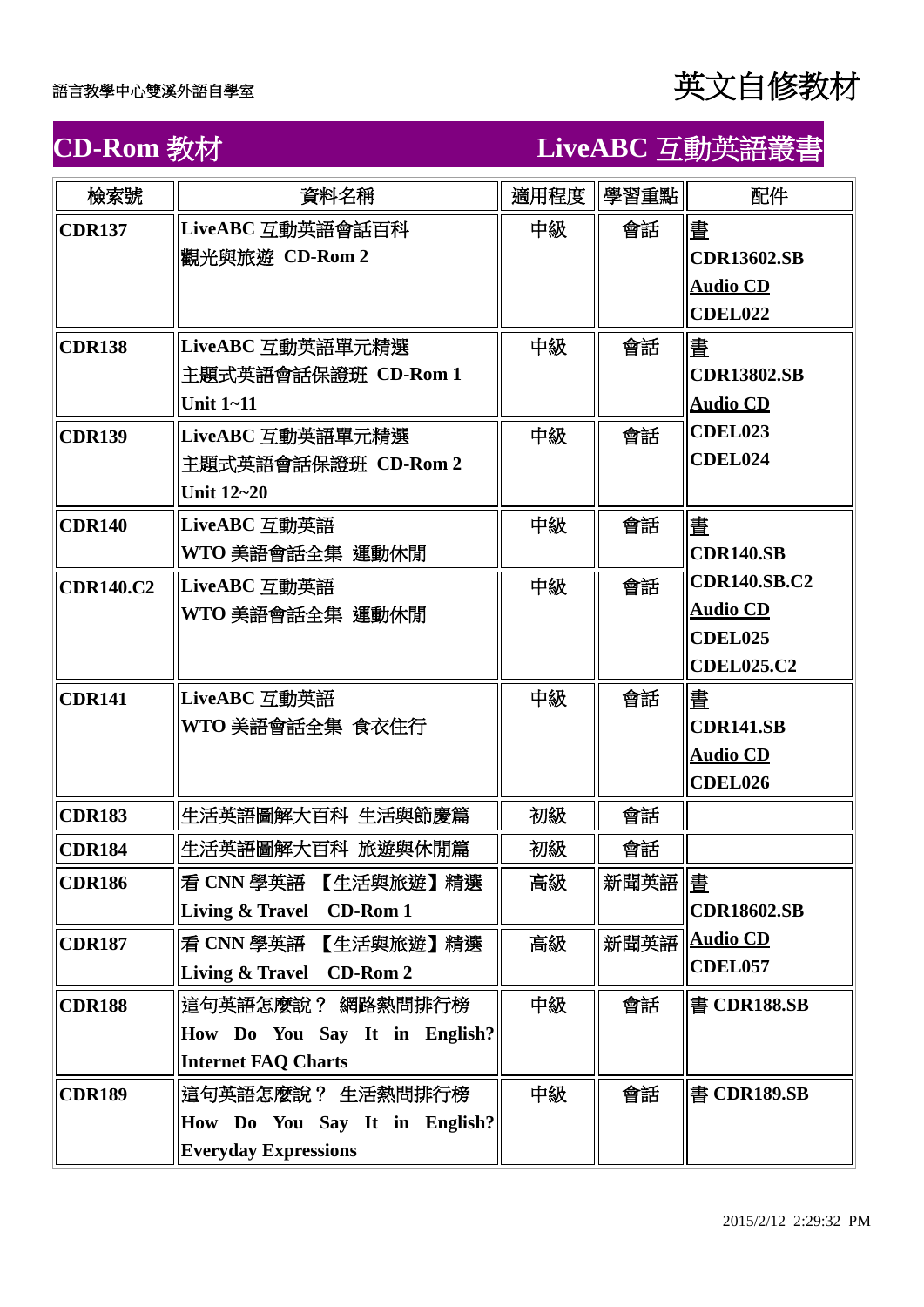| 檢索號              | 資料名稱                                    | 適用程度 | 學習重點 | 配件          |
|------------------|-----------------------------------------|------|------|-------------|
| <b>CDR190</b>    | 英語易混淆字 哪裡不一樣                            | 初級   | 字彙   | 書 CDR190.SB |
|                  | <b>Conquering Confusing Words</b>       |      |      |             |
| <b>CDR191</b>    | 英語易混淆字 用法大不同                            | 初級   | 字彙   | 書 CDR191.SB |
|                  | <b>Conquering Confusing Words</b>       |      |      |             |
| CDR192           | 片語一點靈 Fun with Phrasal Verbs            | 中級   | 字彙   | 書 CDR192.SB |
| <b>CDR193</b>    | −式搞定狄克生片語                               | 初級   | 字彙   | 書 CDR193.SB |
|                  | <b>Color Your English with Idioms</b>   |      |      |             |
| <b>CDR194.SB</b> | E-mail 寫作不出錯                            | 中級   | 寫作   | 無影音配件       |
|                  | <b>Golden Rules for Writing E-mails</b> |      |      |             |
| <b>CDR195</b>    | 商務字彙嚴選 1000                             | 高級   | 商英   | 書 CDR195.SB |
|                  | <b>1000 Business Buzzwords</b>          |      |      |             |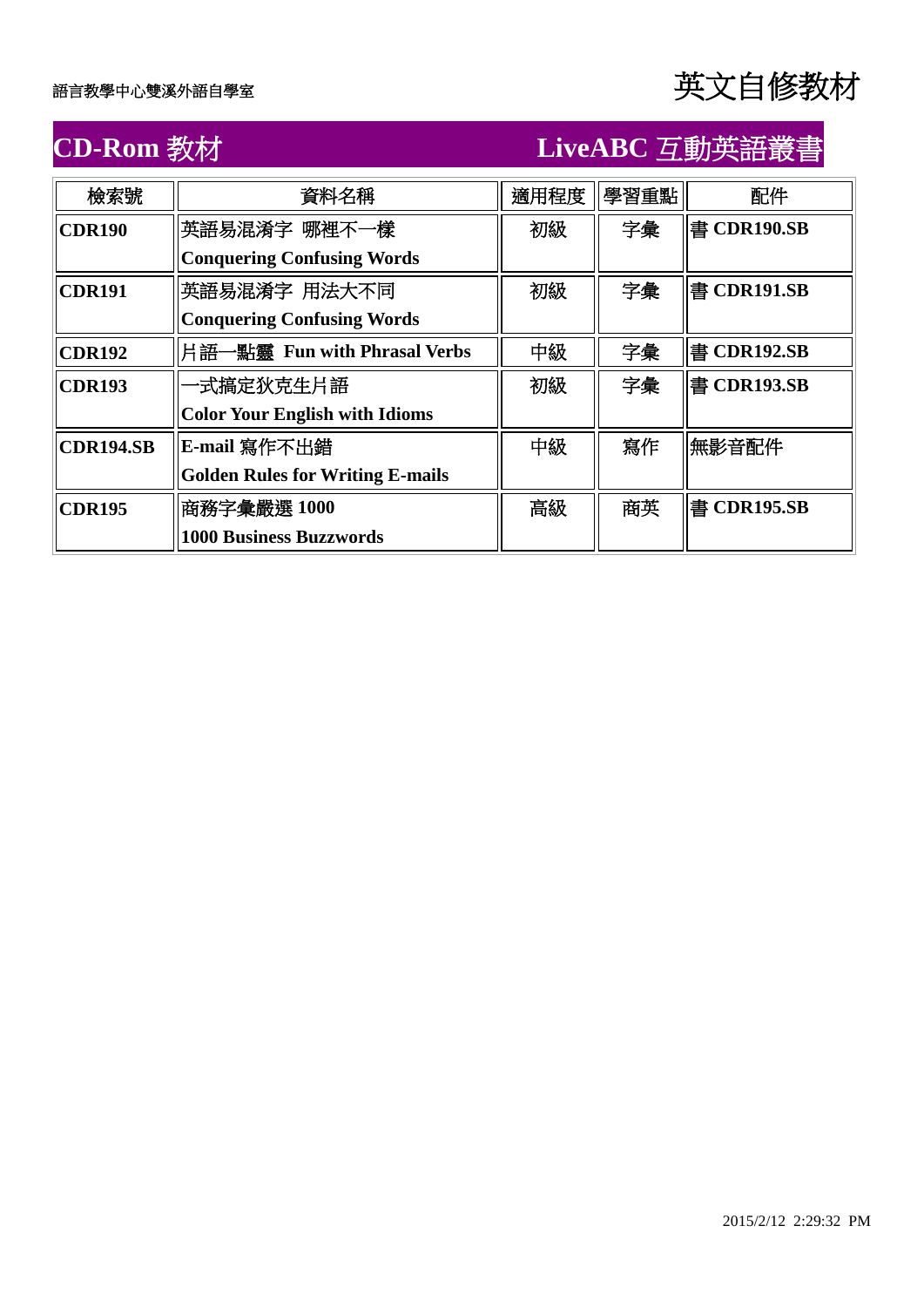# **CD-Rom** 教材 インタントリック インタントリック 留學資訊

| 檢索號           | 資料名稱                                       |    | 適用程度 學習重點 | 配件 |
|---------------|--------------------------------------------|----|-----------|----|
| <b>CDR075</b> | <b>U.S. Academic Explorer</b>              |    | 學術英語      |    |
| <b>CDR094</b> | 遊學生活會話                                     | 中級 | 旅遊英語      |    |
|               | <b>Daily Conversation for Student Life</b> |    |           |    |
| <b>CDR106</b> | <b>University of Huddersfield, UK</b>      |    | 學校資訊      |    |
|               | <b>A Guide for International Students</b>  |    |           |    |
| <b>CDR107</b> | <b>British Council Taipei Creating</b>     |    | 留學資訊      |    |
|               | <b>Opportunity for People Worldwide</b>    |    |           |    |
| <b>CDR108</b> | British Council 英國文化協會                     |    | 留學資訊      |    |
|               | <b>Connect Refresh Achieve</b>             |    |           |    |
|               | 啟發˙創新˙實現                                   |    |           |    |
| <b>CDR109</b> | <b>Study in the Netherlands Database</b>   |    | 留學資訊      |    |
|               | <b>International Study Programmes and</b>  |    |           |    |
|               | <b>Courses</b>                             |    |           |    |